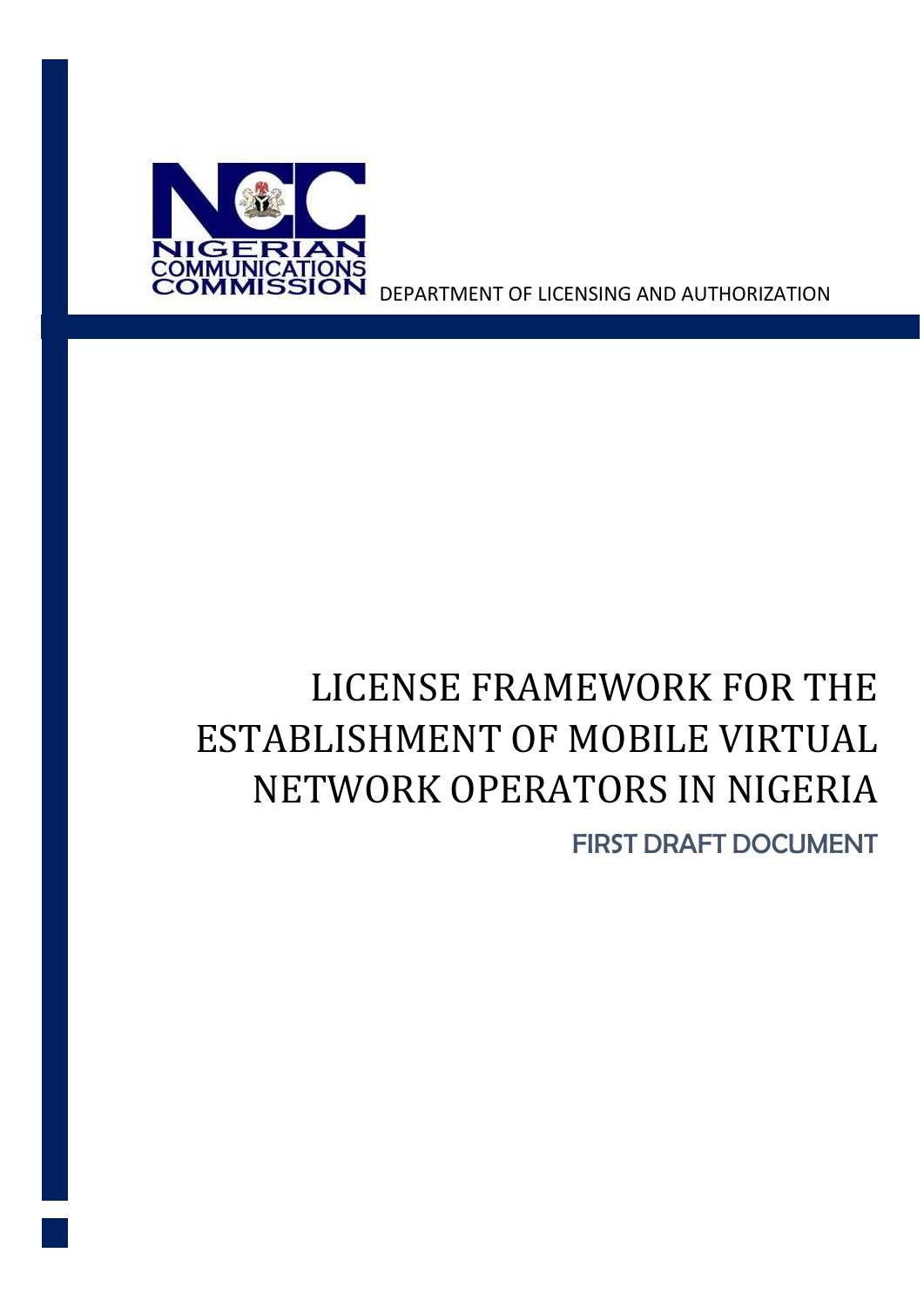## *Table of Contents*

|    | $\overline{2}$<br>Introduction           |                                                                 |    |
|----|------------------------------------------|-----------------------------------------------------------------|----|
| 1. | Objectives of the License Framework      |                                                                 |    |
| 2. | Scope of the Framework<br>$\overline{2}$ |                                                                 |    |
| 3. |                                          | Regulatory Intervention                                         | 3  |
|    | 3.1.                                     | Negotiations:                                                   | 3  |
|    | 3.2.                                     | Relationship:                                                   | 3  |
| 4. |                                          | <b>MVNO Concept</b>                                             | 4  |
|    | 4.1.                                     | Definition                                                      | 4  |
|    | 4.2.                                     | MVNO Categorization by Operational Models to operate in Nigeria | 4  |
| 5. |                                          | The Market Players                                              | 8  |
|    | 5.1.                                     | Host Network Operator                                           | 8  |
|    | 5.2.                                     | National Carrier and International Gateway Providers            | 8  |
|    | 5.3.                                     | <b>Infrastructure Companies</b>                                 | 8  |
|    | 5.4.                                     | VAS Aggregator                                                  | 8  |
| 6. |                                          | <b>General Licensing Conditions</b>                             | 9  |
|    | 6.1.                                     | Compliance with the Act and Regulatory Statutes                 | 9  |
|    | 6.2.                                     | <b>Licencing Obligations</b>                                    | 9  |
|    | 6.2.1.                                   | <b>General Obligations</b>                                      | 9  |
|    | 6.2.2.                                   | <b>Categorical Obligations</b>                                  | 9  |
|    | 6.3.                                     | <b>Licensing Process</b>                                        | 10 |
|    | 6.4.                                     | License Fee                                                     | 11 |
|    | 6.5.                                     | License Tenure                                                  | 11 |
|    | 6.6.                                     | Renewal of License                                              | 11 |
|    | 6.7.                                     | Suspension or Revocation of License                             | 11 |
|    | 6.8.                                     | <b>Roll-Out Obligations</b>                                     | 11 |
| 7. |                                          | <b>Other Licensing Obligations</b>                              | 12 |
|    | 7.1.                                     | Commercial Agreement with Host MNO                              | 12 |
|    | 7.2.                                     | Anti - Competitive Behaviour                                    | 12 |
|    | 7.3.                                     | Numbering Plan                                                  | 12 |
|    | 7.4.                                     | <b>Infrastructure Sharing and Collocation Services</b>          | 12 |
|    | 7.5.                                     | <b>Interconnection and National Roaming Agreements</b>          | 12 |
|    | 7.6.                                     | <b>Billing Systems and Metering Equipment</b>                   | 13 |
|    | 7.7.                                     | Network Quality of Service Delivery                             | 13 |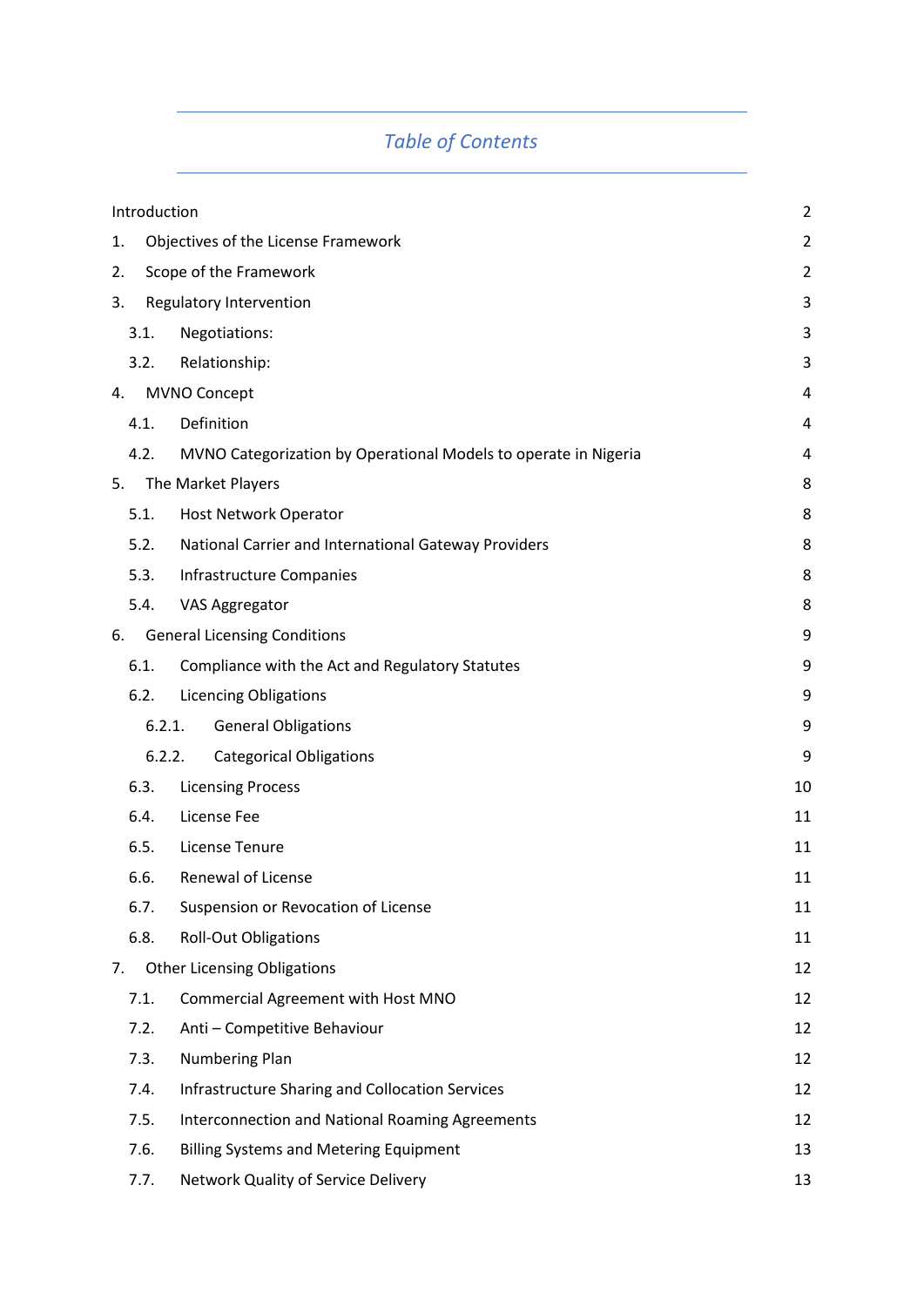| 7.8.                                                          | Service Level Agreement                      |    |
|---------------------------------------------------------------|----------------------------------------------|----|
| 7.9.                                                          | Compliance                                   | 14 |
| 7.10.                                                         | Unserved and Underserved Areas               | 14 |
| 7.11.                                                         | <b>Customer Obligations</b>                  | 14 |
| 7.12.                                                         | <b>Number Portability</b>                    | 15 |
| 7.13.                                                         | <b>Other Financial Obligations</b>           | 15 |
| Reporting, Record Keeping and Information Furnishing<br>7.14. |                                              | 15 |
| 7.15.                                                         | <b>Type Approval and Technical Standards</b> | 15 |
| 7.16.                                                         | Contracts and Dispute Resolution             | 15 |
| Limitations of the License<br>8.                              |                                              | 15 |
| Definitions<br>9.                                             |                                              | 16 |
| Annexure                                                      |                                              | 18 |
| Mobile Service Value Chain and MVNO Models<br>А.              |                                              | 18 |
| <b>B.</b>                                                     | Suggested Outline of MVNO Agreement          | 18 |
|                                                               |                                              |    |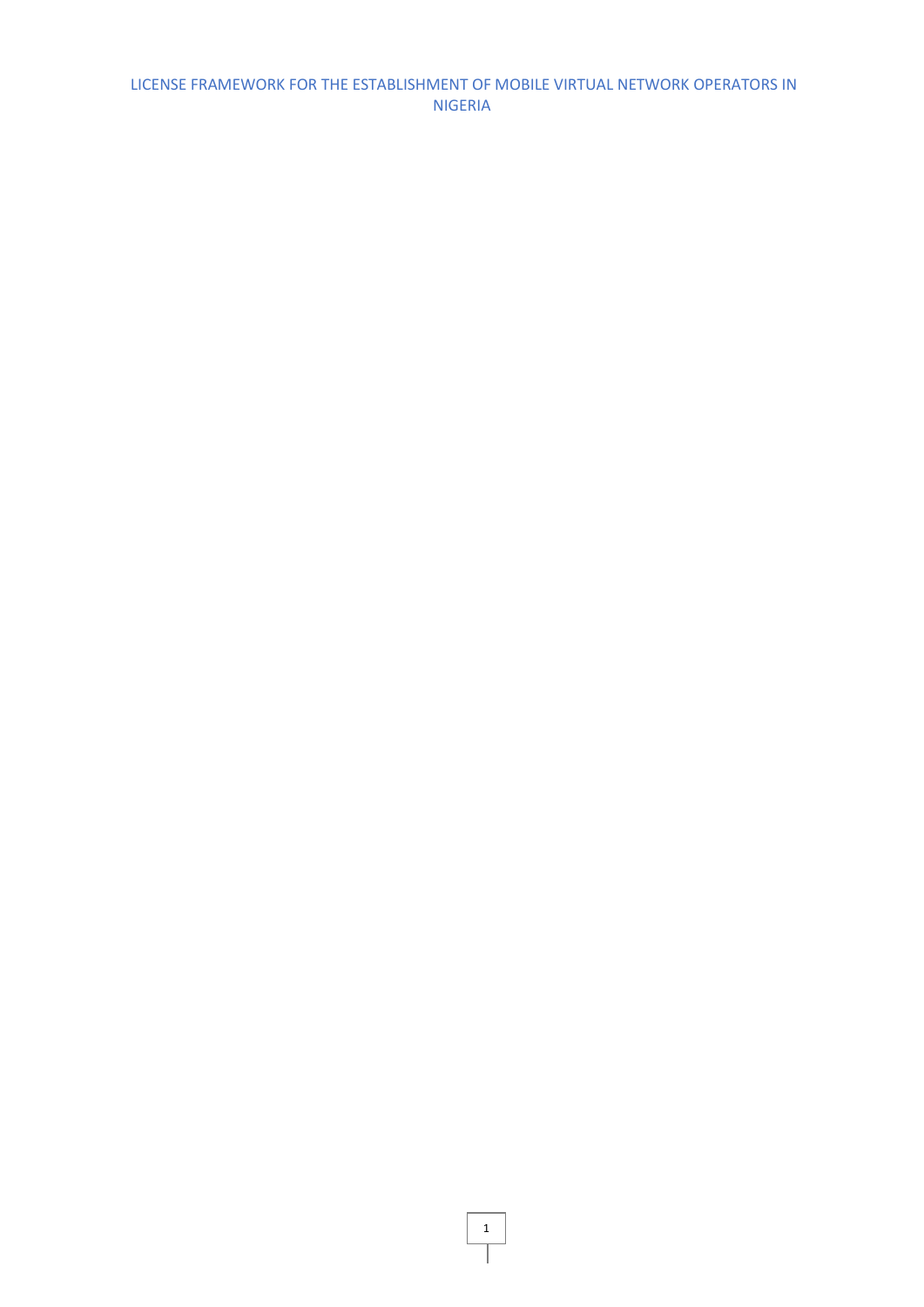### <span id="page-4-0"></span>**Introduction**

- a) In 2017, the Nigerian Communications Commission (NCC) published a Request for Proposal for the "Development of a Licensing Framework for Mobile Virtual Network Operators (MVNOs) in Nigeria". This framework document has been developed in pursuant of the RFP and the Nigerian Communications Act, 2003.
- b) The conditions and recommendations put forward in this document are representative of careful analysis and reporting of findings obtained from desktop research into other jurisdictions and the regulatory approach utilized in licensing MVNOs within their respective regions. Literature reviews of past and present surveys of the Nigerian market, along with current regulatory documents were conducted to ascertain the readiness of the Nigerian telecommunications market for Mobile Virtual network Operators
- c) Conclusions from both global and local research, along with adapting International Best Practices have been used in formulating this framework
- d) An internal workshop as well as an Industry stakeholder focused group discussion was conducted, and all comments have been taken into consideration in the development of this draft framework document
- e) The Commission reserves the right to amend this framework as it deems fit
- f) The guidelines stipulated within this framework document will be enforced by the Commission as its usual due process

## <span id="page-4-1"></span>1. Objectives of the License Framework

The core objectives of licensing Virtual Network Operators have been summarized below

- a) To give the service providers of virtual mobile communications service an opportunity to participate in the telecommunications provisioning market of Nigeria, with an emphasis on improving the telecommunication output of the country.
- b) To ensure that all core stakeholders are adequately catered for and protected within a Virtual Network Operator enabled environment.
- c) To allow for the Virtual Network Service to contribute to the availability and expansion of quality mobile coverage through redundant capacity utilization, active infrastructure sharing and national roaming, and other telecommunication elements that enable it.
- d) To present guidelines to which MVNO operations can flourish within the Nigerian Telecommunications space.

## <span id="page-4-2"></span>2. Scope of the Framework

The scope of this framework detailed below serves the purpose of enumerating expected operations of Mobile Virtual Network service providers as observed in other markets.

- a) Sales and Distribution Providing adequate SIM card sales and distribution channels, registration of subscribers, sales and distribution of devices, etc.
- b) Tariff and Billing Development of an efficient tariff structure, ensuring adequate and accurate billing systems, etc.
- c) Customer Relationship Management Provision of necessary Customer Relationship Management systems for catering to customers and their needs, resolving issues and disputes with customers, etc.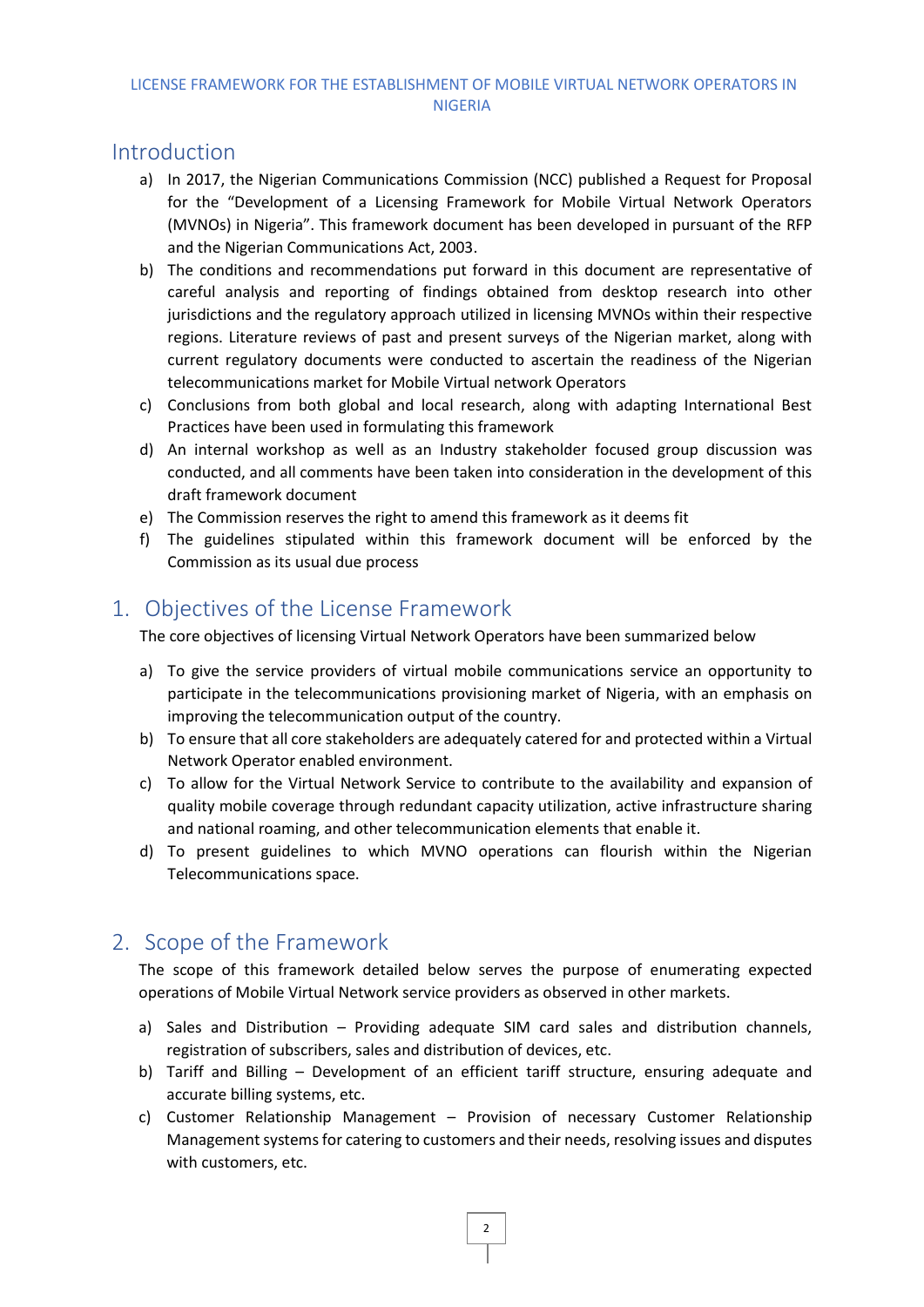- d) Devices, Applications Services and SIM Management Provisioning of Application and Value-Added Services, ensuring proper SIM management operations, meeting QoS KPIs with regards to VAS and related services, etc.
- e) Facility Management Ensuring that devices and facilities meet the technical standards set by the Commission.
- f) Core Network functions and Spectrum Access Provisioning of network access to ensure quality delivery of mobile telecommunications services to the end users, ensure adequate wholesale provision of spectrum resources, etc.

## <span id="page-5-1"></span><span id="page-5-0"></span>3. Regulatory Intervention

#### 3.1. Negotiations:

- a) The Commission proposes no Mandatory regulation of MNO MVNO negotiations and as such suggest a purely commercial agreement between the two parties. This proposal is put forward in good faith that negotiations and resolutions shall be fair and expeditious.
- b) In the likelihood that negotiations or resolutions appear unfair and in violation of the good faith by any of the parties involved, the Commission maintains the position of intervening as deemed fit, in pursuant of reports submitted by either party detailing reasons of suspected unfair negotiation or resolution practice.
- c) Unfair negotiation practices are outlined:
	- i. Obstructing or delaying negotiations or resolutions
	- ii. A party being coerced or misled to make an agreement against its intent
	- iii. Non-provision of information about service provider's capacities that are necessary for wholesale agreements
	- iv. Attempting to preclude furnishing of information by a service provider to the Commission through Non-Disclosure Agreements
	- v. Offering discriminatory terms
	- vi. Negotiating terms that are static and prevent amendment in the likelihood of a change in the Commission's statutes
	- vii. Any other negotiation or resolution practises that a party deems unfair and detrimental to the efficient and prompt conclusion of said agreements.

#### <span id="page-5-2"></span>3.2. Relationship:

- a) The Commission also proposes no mandated regulation of the Host Operator-MVNO relationship, to foster an "organically" competitive market. The terms within the negotiation agreement will serve as the core benchmark for which the Commission shall hold both parties responsible and accountable
- b) Anti-Competitive behaviours include but not limited to:
	- i. Deviating from the set terms and conditions of the agreement
	- ii. Misrepresenting information of any kind or making unilateral decisions with intent to tilt the scales of balance
	- iii. Collusion attempts of any kind with other networks
	- iv. Any other behaviours unfavourable to a prosperous partnership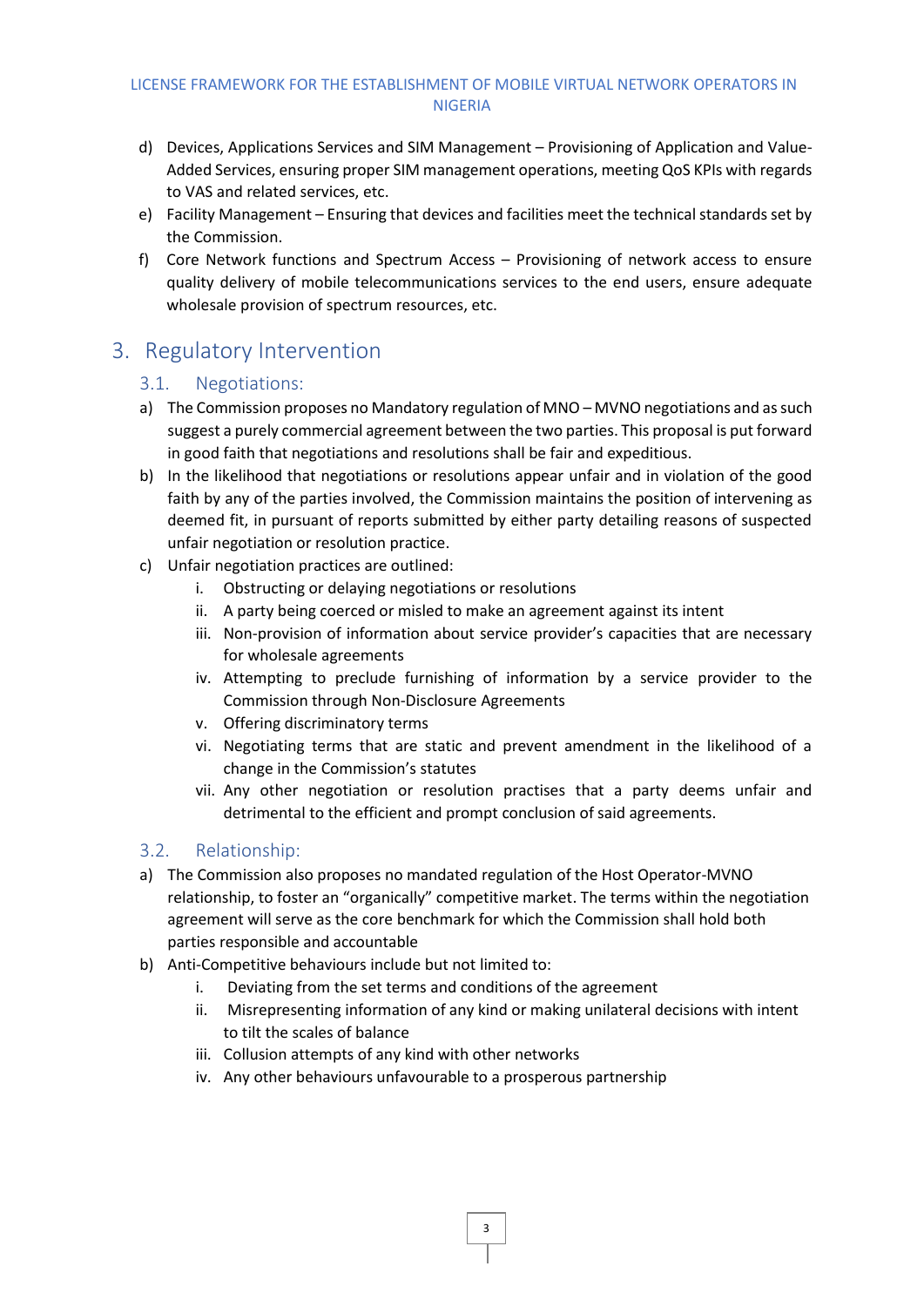## <span id="page-6-1"></span><span id="page-6-0"></span>4. MVNO Concept

#### 4.1. Definition

(A Mobile Virtual Network Operator (MVNO) is a telecommunications product and service operator that rides on top of the capacity of a fully Licenced Mobile Telecommunications Service provider or Mobile Network Operator (MNO). The MVNO reaches a "Wholesale Agreement" or "Revenue Sharing Agreement" with the Telecommunications Company (Telco) through negotiations, and delivers its services after bulk purchasing resources from the Telco. The defining difference between an MVNO and an MNO is the simple fact that an MVNO has no ownership whatsoever of spectrum elements, irrespective of its operational model.

#### <span id="page-6-2"></span>4.2. MVNO Categorization by Operational Models to operate in Nigeria

The categories mentioned in this section are representative of the modes of operations in which an MVNO may choose to provide its services with respect to its strategic position in the generic mobile service value chain as depicted in Annexure A.

**The Service Based MVNO** leverages purely on the services it is offering to customers. This sort of MVNO has no real control of facilities and as such relies on its customer base or a niche market to make a solid case for its agreement with the Host operator to provide capacity for its operations. The MVNO must be lean, mean and highly adaptive to an everchanging market demand for telecommunications services to stay ahead of the game and not be bullied by Incumbents and more robust MVNOs.

*The Basic Facilities MVNO* leverages on its technical abilities and desire to own the customer segment to a higher degree. Operators have the capacity and the resources to operate their own network elements that allows them to provide their unique offerings to their customers. These kind of MVNOs can also own an internet gateway which may allow themselves to differentiate specifically, their offerings with respect to the Host operator. An MVNO looking to take this route should endeavour to focus on highly differentiated products and services to avoid any sort of cannibalization of Host Operators' products and services.

*The Full Facilities based MVNO* Is capable of launching a full-scale Core Network to offer its services to customers. This MVNO is analogous to a Host Operator except for the lack of control of Radio Access Network elements. This is the key factor that differentiates an MVNO from an MNO as stated in the definition above. The full facilities based MVNO will flourish within the regions of Underserved and Unserved areas. These MVNOs are perceived as the biggest competitors by the MNOs and other licensed service providers. to avoid general anti-competitive behaviours, entities looking to pursue this MVNO model are advised to focus on the underserved and unserved regions of the market.

*The MVNE/MVNA Model* helps to properly structure the market as the MVNO space grows. This allows a single entity to negotiate directly with Host Operators, subsequently aggregates potential MVNOs under a single platform and provide a quasi "Plug and Play" functionality to the MVNOs in a seamless manner.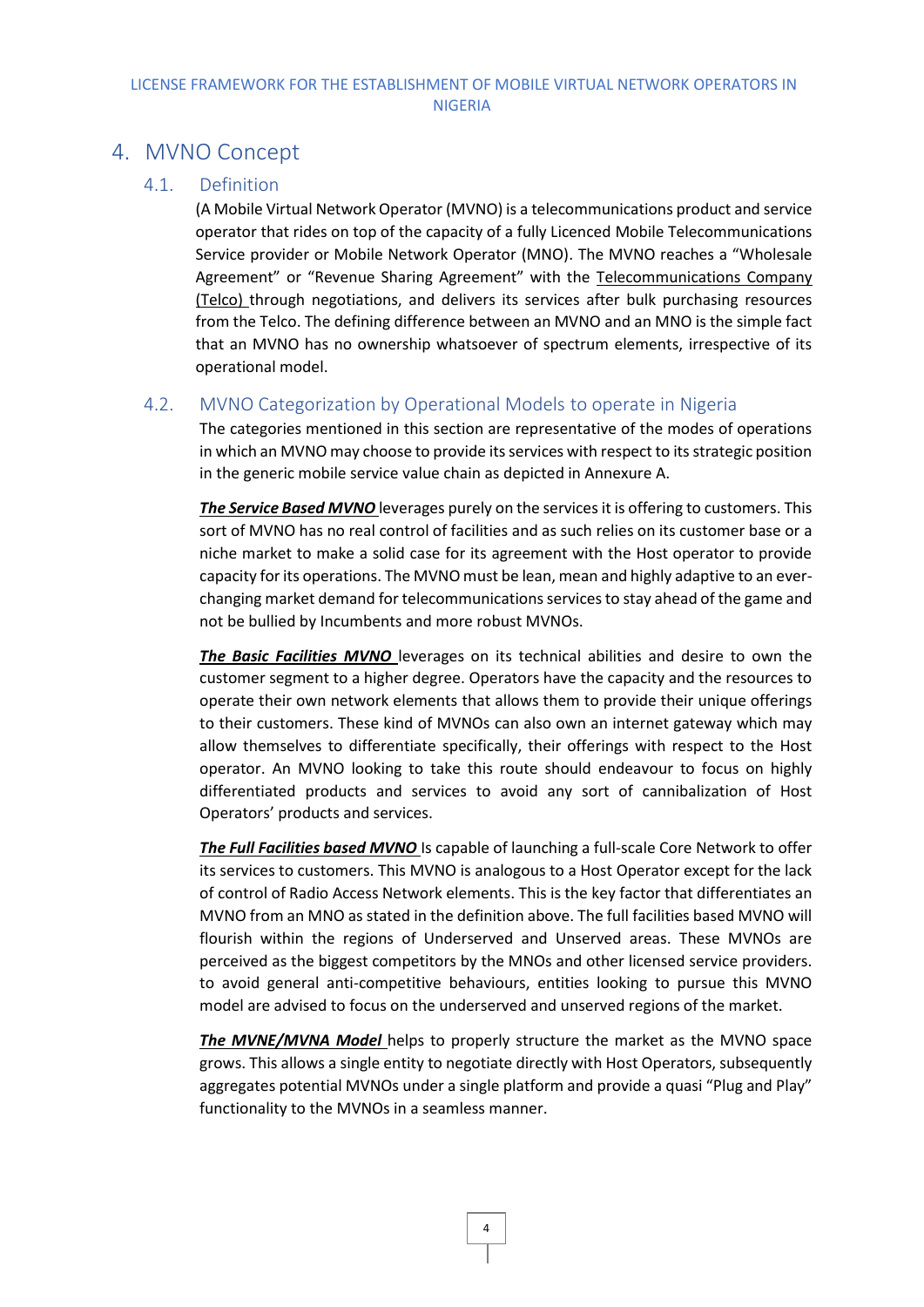|                                                                                                                                                                                                                                                                                                                                                                    | <b>Serviced based MVNO</b>                                                                                                                                                                                                                                                                                          |  |
|--------------------------------------------------------------------------------------------------------------------------------------------------------------------------------------------------------------------------------------------------------------------------------------------------------------------------------------------------------------------|---------------------------------------------------------------------------------------------------------------------------------------------------------------------------------------------------------------------------------------------------------------------------------------------------------------------|--|
|                                                                                                                                                                                                                                                                                                                                                                    | Sales, Distribution and Branding<br>a)<br>MVNO fully responsible                                                                                                                                                                                                                                                    |  |
|                                                                                                                                                                                                                                                                                                                                                                    | b) Device and Sim management<br>The MVNO can provide device offerings to customers.<br>The MVNO does not own the sim card and only rebrands the sim cards of the<br>host MNO.                                                                                                                                       |  |
| c) Customer care and Billing<br>The MVNO may choose to engage in customer care and customer relationship<br>processes.<br>Tariffs may also be structured according to the agreement with the <b>Host</b><br><b>Operator.</b> These are dependent on the decision to be a simple reseller or a<br>more extensive service provider.<br>Category<br>A                 |                                                                                                                                                                                                                                                                                                                     |  |
|                                                                                                                                                                                                                                                                                                                                                                    | d) Facilities and Infrastructure Sharing                                                                                                                                                                                                                                                                            |  |
| The idea behind this category is to be as lean as possible, allowing it to be as<br>agile as possible, therefore an MVNO within this category has no permit to<br>control any network facility. Although it may control its own business<br>operations facilities.                                                                                                 |                                                                                                                                                                                                                                                                                                                     |  |
| e) Revenue Share Model<br>Agrees with host MNO on Gross margin on retail offerings as well as<br>negotiating potential commission on acquired customers (Re-branders and<br>Resellers only)<br>Meanwhile, higher service providers can offer different tariffs to that of their<br>Host Operators, therefore choosing to provide their own unique retail offerings |                                                                                                                                                                                                                                                                                                                     |  |
|                                                                                                                                                                                                                                                                                                                                                                    | f)<br><b>Potential differentiated Market Segments</b><br>IoT/M2M/OTT<br>i.<br><b>Smart Housing, Cities</b><br>ii.<br><b>Retail and Financial</b><br>iii.<br>iv. Expat and Tourist networks                                                                                                                          |  |
|                                                                                                                                                                                                                                                                                                                                                                    | <b>Basic Facilities based MVNO</b>                                                                                                                                                                                                                                                                                  |  |
|                                                                                                                                                                                                                                                                                                                                                                    | Sales, Distribution and Branding<br>a)<br>MVNO fully responsible                                                                                                                                                                                                                                                    |  |
| Category<br>в                                                                                                                                                                                                                                                                                                                                                      | Device and Sim management<br>b)<br>The MVNO can provide device offerings to customers.<br>The MVNO may control MSISDN elements allowing them to purchase their own<br>numbering resources from the Commission. In some cases, MVNOs in this<br>category may decide to own their sim cards and issue their own IMSI. |  |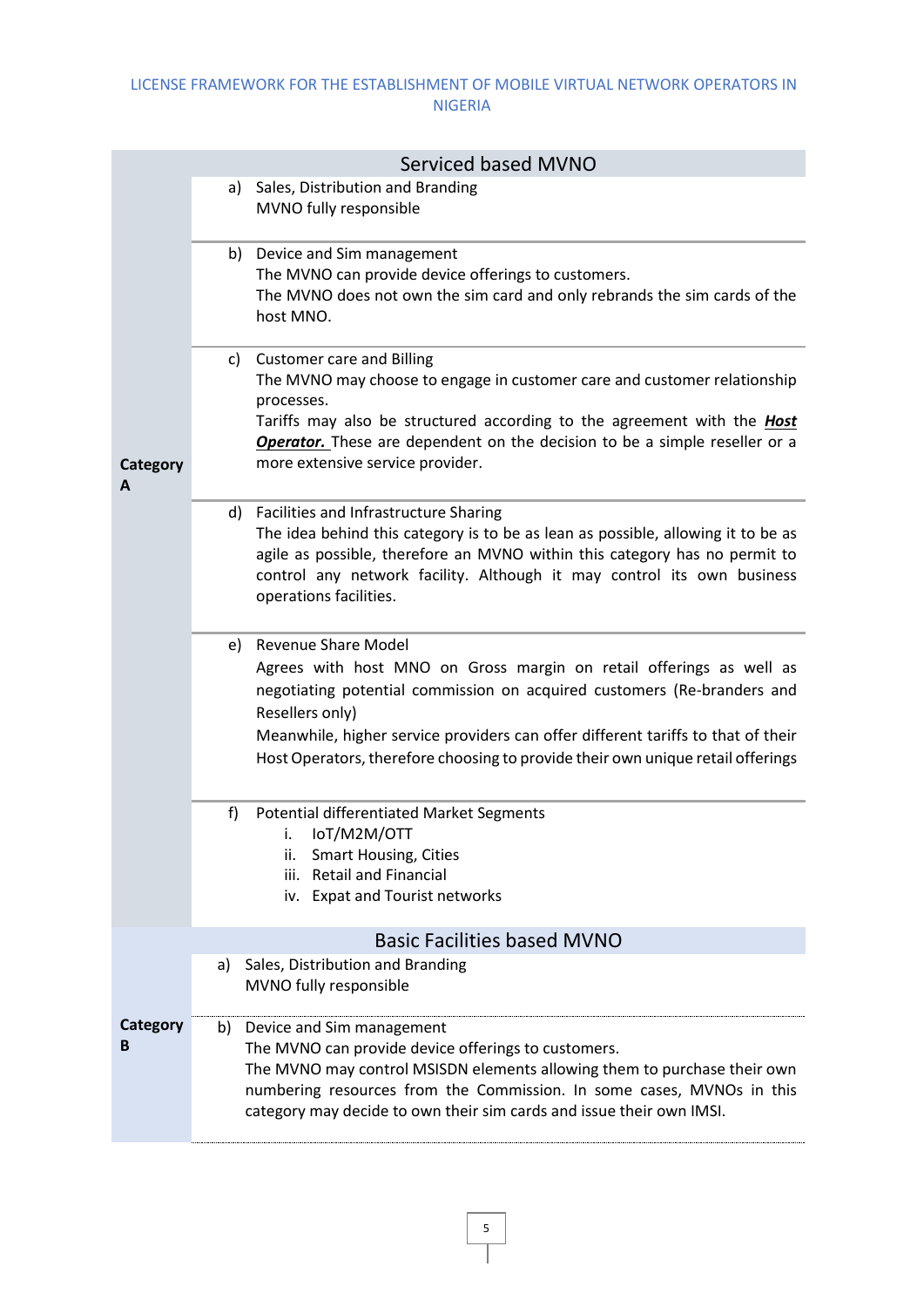|                      | c) Customer care and Billing<br>The MVNO should engage in customer care and customer relationship processes<br>or may choose to outsource.<br>Tariff structure within this category are highly dependent on the business<br>operations proposed by the MVNO.                                             |
|----------------------|----------------------------------------------------------------------------------------------------------------------------------------------------------------------------------------------------------------------------------------------------------------------------------------------------------|
|                      | d) Facilities and Infrastructure Sharing<br>Dependent on the depth of services, this sort of MVNO is allowed to control<br>specific elements of the network facilities while depending on the Host Operator<br>for the remaining.<br>Infrastructure sharing is possible with applicants in this Category |
|                      | e) Revenue Model and Interconnection<br>MVNOs within this category have a very larger room to play with regards to their<br>tariff and pricing structures.<br>Cannot negotiate interconnection agreements                                                                                                |
|                      | f<br><b>Potential Market Segments</b><br>Industrial IoT<br>i.<br>ii. B2B / Enterprise networks<br>iii. Innovative data Networks<br>iv. Triple and Quad Play Services                                                                                                                                     |
|                      | <b>Full Facilities based MVNO</b>                                                                                                                                                                                                                                                                        |
|                      | Sales, Distribution and Branding<br>a)<br>MVNO fully responsible                                                                                                                                                                                                                                         |
|                      | b) Device and Sim management<br>The MVNO can provide device offerings to customers.<br>MSISDN and IMSI are fully controlled by operators of this category and have<br>permission to both numbering resources purchase as well as issuing own sim.                                                        |
| <b>Category</b><br>С | <b>Customer care and Tariffs</b><br>c)<br>The MVNO may choose to engage in customer care and customer relationship<br>processes.<br>Tariffs may also be structured according to the agreement with the <b>Host</b><br><b>Operator</b>                                                                    |
|                      | d) Facilities and Infrastructure sharing<br>This MVNO owns and maintains its own Core Network elements, only relying<br>on RAN access provided by the Host Network Operator. This means that this<br>MVNO can engage in Infrastructure sharing partnerships with other Network<br>operators as required. |
|                      | Revenue Model and Interconnection<br>e)<br>Full control of its revenue generation model as all elements except RAN are<br>controlled by the MVNO.<br>Can have interconnection agreements with other Licensed operators                                                                                   |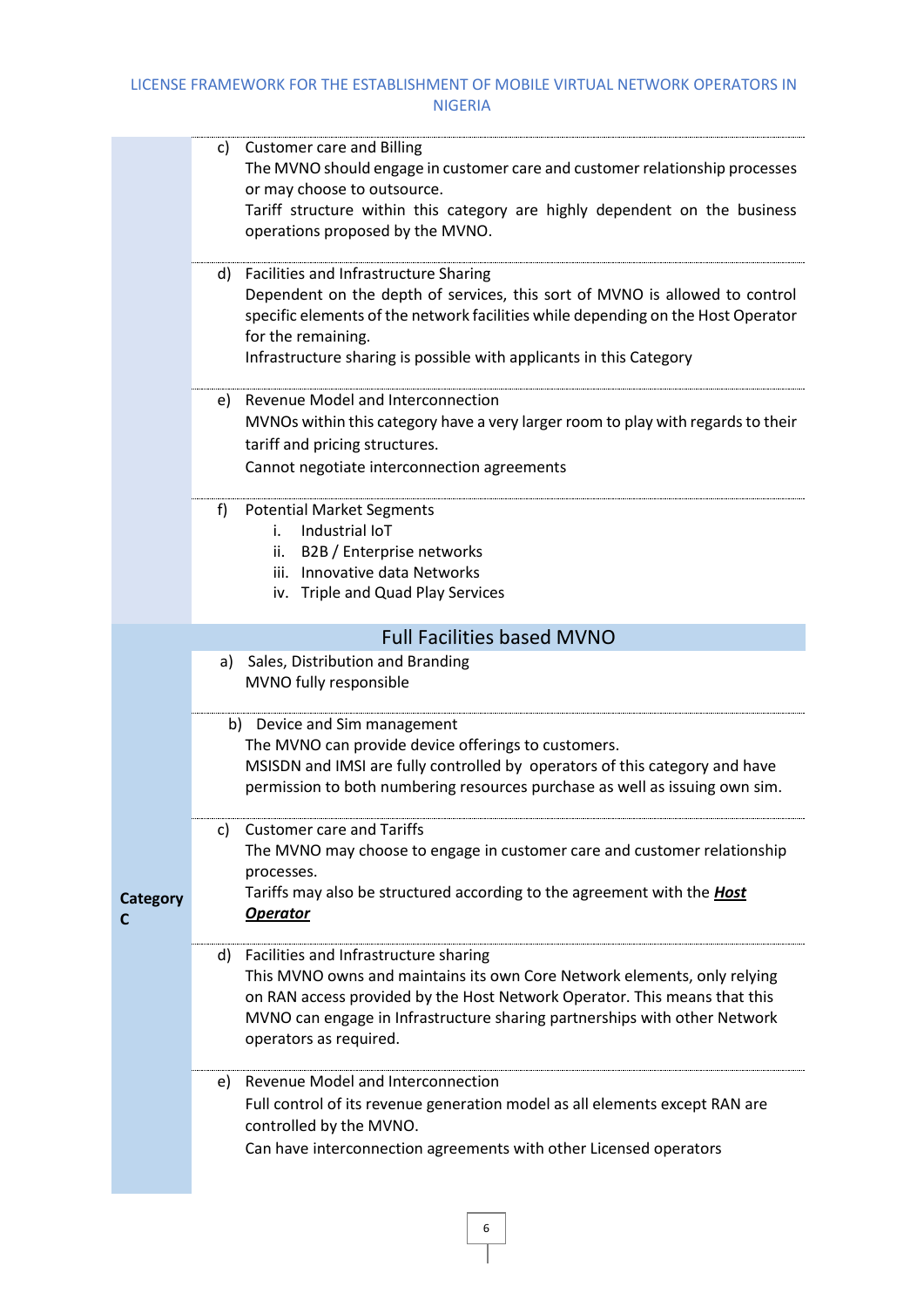|                      | f)<br><b>Potential Differentiated Market Segments</b><br>Community networks in Underserved Areas<br>i.<br>ii.<br>International voice and data networks<br>iii. Optimized private network solutions<br>iv. Smart Government networks<br>v. Smart Villages and Townships                                                                                                           |
|----------------------|----------------------------------------------------------------------------------------------------------------------------------------------------------------------------------------------------------------------------------------------------------------------------------------------------------------------------------------------------------------------------------|
|                      | <b>Virtual Network Enabler - MVNE</b>                                                                                                                                                                                                                                                                                                                                            |
|                      | A virtual Network Enabler serves as an intermediary between Host Operators<br>and potential MVNOs. MVNEs purchase large chunk of network capacity at a<br>competitive price, develop and implement a robust program which exposes<br>features that allow entities within Categories A to plug into and deliver their<br>services in a seamless manner.                           |
|                      | The MVNE is relatively flexible in ownership of Infrastructure and facilities. An<br>MVNE can strategically position itself to purchase some bulk network capacity<br>from the Host Operators Core while having control of the rest. This also allows<br>the MVNE operate in a lean way and be innovative in the development of their<br>enabling platforms for Cat. A entities. |
| <b>Category</b><br>D | Multiple MVNOs can plug into the Virtual Network Enabler's platform through<br>intuitive plug and play interfaces<br>VNEs are not permitted to serve customers directly unless within the unserved<br>regions of the market                                                                                                                                                      |
|                      | Host Network Operators can apply for a VNO Licence only through the MVNE<br>category, and under a sub-brand which is substantially independent to its<br>parent brand.                                                                                                                                                                                                           |
|                      | The Sub-brand must be distinguishable in its dealings from its parent brand<br>especially from a business stand point including:<br><b>Financial Structure</b>                                                                                                                                                                                                                   |
|                      | <b>Operational Strategies</b><br><b>Value Propositions</b><br>$\overline{\phantom{0}}$                                                                                                                                                                                                                                                                                           |
|                      | Target market<br>Etc                                                                                                                                                                                                                                                                                                                                                             |
|                      |                                                                                                                                                                                                                                                                                                                                                                                  |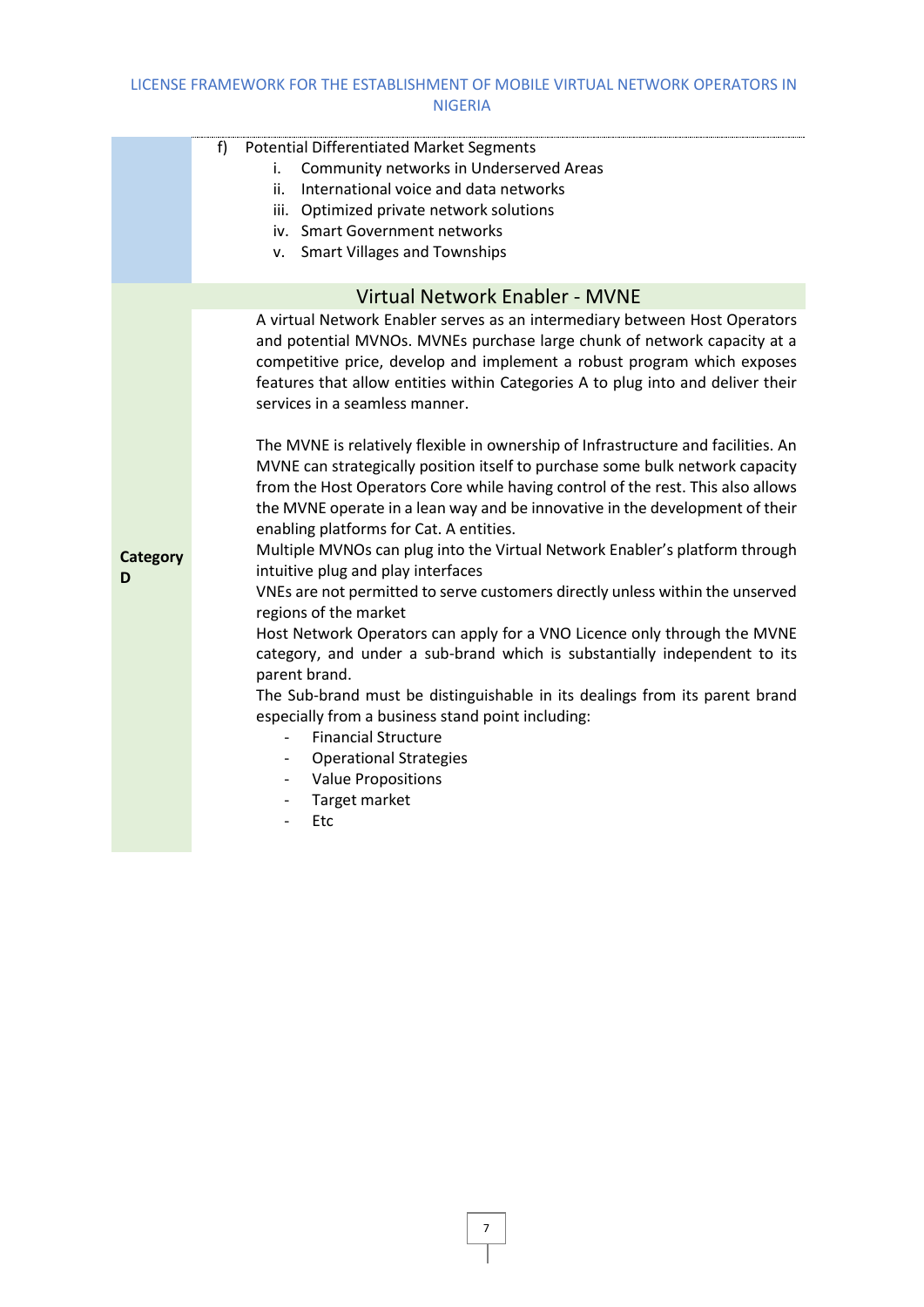# <span id="page-10-0"></span>5. The Market Players

## 5.1. Host Network Operator

<span id="page-10-2"></span><span id="page-10-1"></span>

| Depending on the operational model, an<br>MVNO can choose to have all its dealing with<br>any of the licensees within this section of the<br>market players dependent on available<br>capacity and negotiation terms.<br>Spectrum license<br><b>Universal Access Services license</b><br>Digital Mobile License<br><b>Internet Services License</b><br><b>Fixed Wireless Access</b>                                                                                                                                                                       | The Host Network Operator is responsible for the<br>following:<br>Negotiating suitable terms with MVNOs<br>$\overline{\phantom{a}}$<br>Providing Network capacity as negotiated<br>Ensuring SLAs between both parties and<br>$\overline{\phantom{a}}$<br>how it determines responsibilities such as<br>QoS, maintenance, control, and so on<br>Any other necessary function which allow<br>$\qquad \qquad \blacksquare$<br>MVNO products and services in the<br>market |
|-----------------------------------------------------------------------------------------------------------------------------------------------------------------------------------------------------------------------------------------------------------------------------------------------------------------------------------------------------------------------------------------------------------------------------------------------------------------------------------------------------------------------------------------------------------|------------------------------------------------------------------------------------------------------------------------------------------------------------------------------------------------------------------------------------------------------------------------------------------------------------------------------------------------------------------------------------------------------------------------------------------------------------------------|
| 5.2.                                                                                                                                                                                                                                                                                                                                                                                                                                                                                                                                                      | National Carrier and International Gateway Providers                                                                                                                                                                                                                                                                                                                                                                                                                   |
| Could provide MVNOs the opportunity to<br>deliver services beyond what the typical Host<br>Network Operator might be able to offer.<br>MVNOs that enter into agreements with a<br>Licensee from this section must be looking to<br>deliver a focused service that involves<br>Nationwide provisioning and/or international<br>telecoms products & services.<br><b>National Carrier Licence</b><br><b>National Long Distance</b><br><b>International Gateway Licence</b><br>International Data Access Gateway<br>Licence<br><b>GMPCS and VSAT licences</b> | National Carriers and International Gateway<br>Providers can perform the following functions:<br>Negotiating suitable terms with potential<br>MVNOs looking to provide wider scale<br>services than offered by HNOs<br>Provide Nationwide, long distance and<br>International network capacity as<br>required by MVNO.<br>Any other necessary functions catered to<br>MVNOs with International and National<br>carrier products and services.                          |
| 5.3.<br>Infrastructure Companies                                                                                                                                                                                                                                                                                                                                                                                                                                                                                                                          |                                                                                                                                                                                                                                                                                                                                                                                                                                                                        |
| Full Facilities based MVNOs require backhaul<br>connectivity to and from its MSC and the<br>Host Network Operators' Radio Access Sites.<br>This can be actualised through the<br>contractual deployment and maintenance of<br>infrastructure with Infracos that are licensed<br>for that purpose.<br>Sales and Installation of T.E licence<br>Infrastructure Sharing and<br>Collocation services licence.                                                                                                                                                 | Infracos have simple function with respect to<br>MVNOs which centres around the establishment<br>of necessary infrastructural elements needed for<br>its operations.                                                                                                                                                                                                                                                                                                   |

## <span id="page-10-3"></span>5.4. VAS Aggregator

<span id="page-10-4"></span>

| The VAS aggregator framework published in<br>2018 stipulates that VAS provisioning by an | VAS aggregators can play a major role in<br>aggregating several MVNO VAS applications and |
|------------------------------------------------------------------------------------------|-------------------------------------------------------------------------------------------|
| operator must be deployed through a VAS                                                  | content.                                                                                  |
| aggregator.                                                                              |                                                                                           |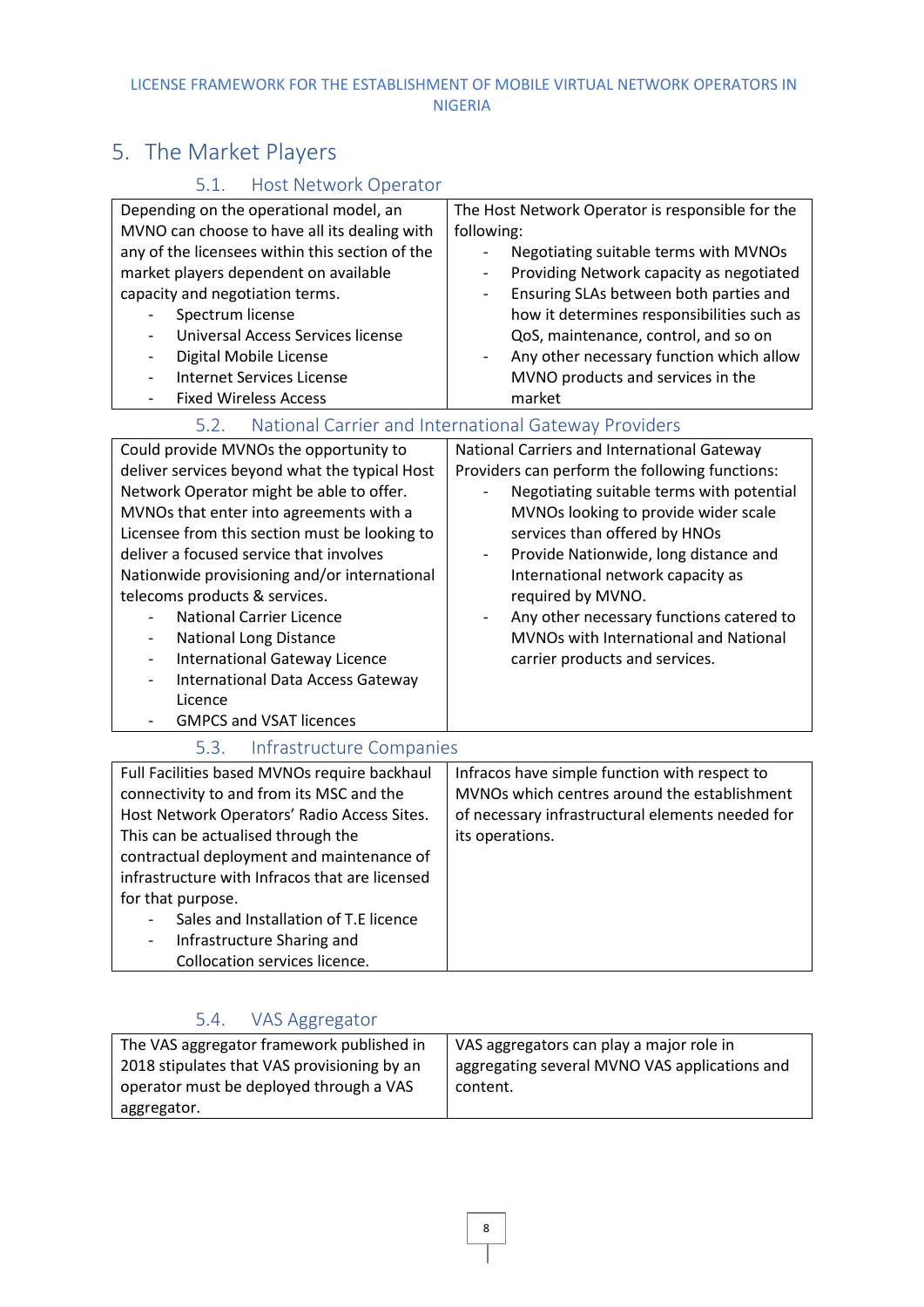## <span id="page-11-1"></span><span id="page-11-0"></span>6. General Licensing Conditions

#### 6.1. Compliance with the Act and Regulatory Statutes

- a) The Applicant shall endeavour to comply with the provisions of the National Communications Act, 2003
- b) The Applicant shall comply with the provisions of the Licensing Regulation, 2019

#### <span id="page-11-2"></span>6.2. Licencing Obligations

#### 6.2.1. General Obligations

<span id="page-11-3"></span>These general eligibility criteria serve as general guidelines for potential licensees to facilitate a smooth licensing application process. It is simply an echo of the regulations stipulate in the Licensing Regulation document, 2019.

- a) Applicant must be a corporate body registered under the laws in force in Nigeria with proof of same submitted to the Commission during application
- b) Applicants are to file with the Commission, the full contract agreement with at least a Host Network Operator or a National Carrier.
- c) Applicant is obliged to show proof of financial capabilitiesto cover its CAPEX and OPEX for the implementation of its strategic operations
- d) Applicants should submit a Business Continuity Plan to the Commission in a case of unforeseen business failure, to ensure customer is protected
- e) Applicants must meet the technical requirements of the Commission for operating a Licence such as this.
- f) Where applicable, Applicants should have secured reservation or assignment of resources required to operate specifically Numbering resources
- g) Applicants should be aware of the necessity to obtain other licences in provisioning its full services and outline them when submitting application
- h) Applicants shall provide necessary information to the Commission as specified under Schedule 1 of the Licensing Regulation document, 2019

#### 6.2.2. Categorical Obligations

<span id="page-11-4"></span>

|                   | Service Based MVNO                                                                                                                                                                                                                                                                                                                                                                                                                                                                                                                                                                                                                                                                                                                                                                                         |
|-------------------|------------------------------------------------------------------------------------------------------------------------------------------------------------------------------------------------------------------------------------------------------------------------------------------------------------------------------------------------------------------------------------------------------------------------------------------------------------------------------------------------------------------------------------------------------------------------------------------------------------------------------------------------------------------------------------------------------------------------------------------------------------------------------------------------------------|
| <b>Category A</b> | An applicant within this category has no control of facilities and<br>$\overline{\phantom{a}}$<br>therefore is focussed on its differentiated services to the customers.<br>The applicant should be able to ensure proper interfacing with its Host<br>Network Operator.<br>Meticulous research needs to be done to operate its virtual network<br>$\overline{\phantom{0}}$<br>which will mostly involve software or cloud-based services like Billing<br>systems, Customer care platforms, Content Management Systems,<br>etc.<br>It is essential that the Applicant has the technical capacity to ensure<br>high grade of service by keeping a solid relationship with its Host<br>Operator as well as providing a robust customer care platform which<br>should be differentiated from that of the Host |
|                   | <b>Basic Facilities Based MVNO</b>                                                                                                                                                                                                                                                                                                                                                                                                                                                                                                                                                                                                                                                                                                                                                                         |
| <b>Category B</b> | Control of basic Network facilities which obliges an Applicant to possess<br>technical competency in operating and maintaining one or a<br>combination of several network elements including:                                                                                                                                                                                                                                                                                                                                                                                                                                                                                                                                                                                                              |
|                   |                                                                                                                                                                                                                                                                                                                                                                                                                                                                                                                                                                                                                                                                                                                                                                                                            |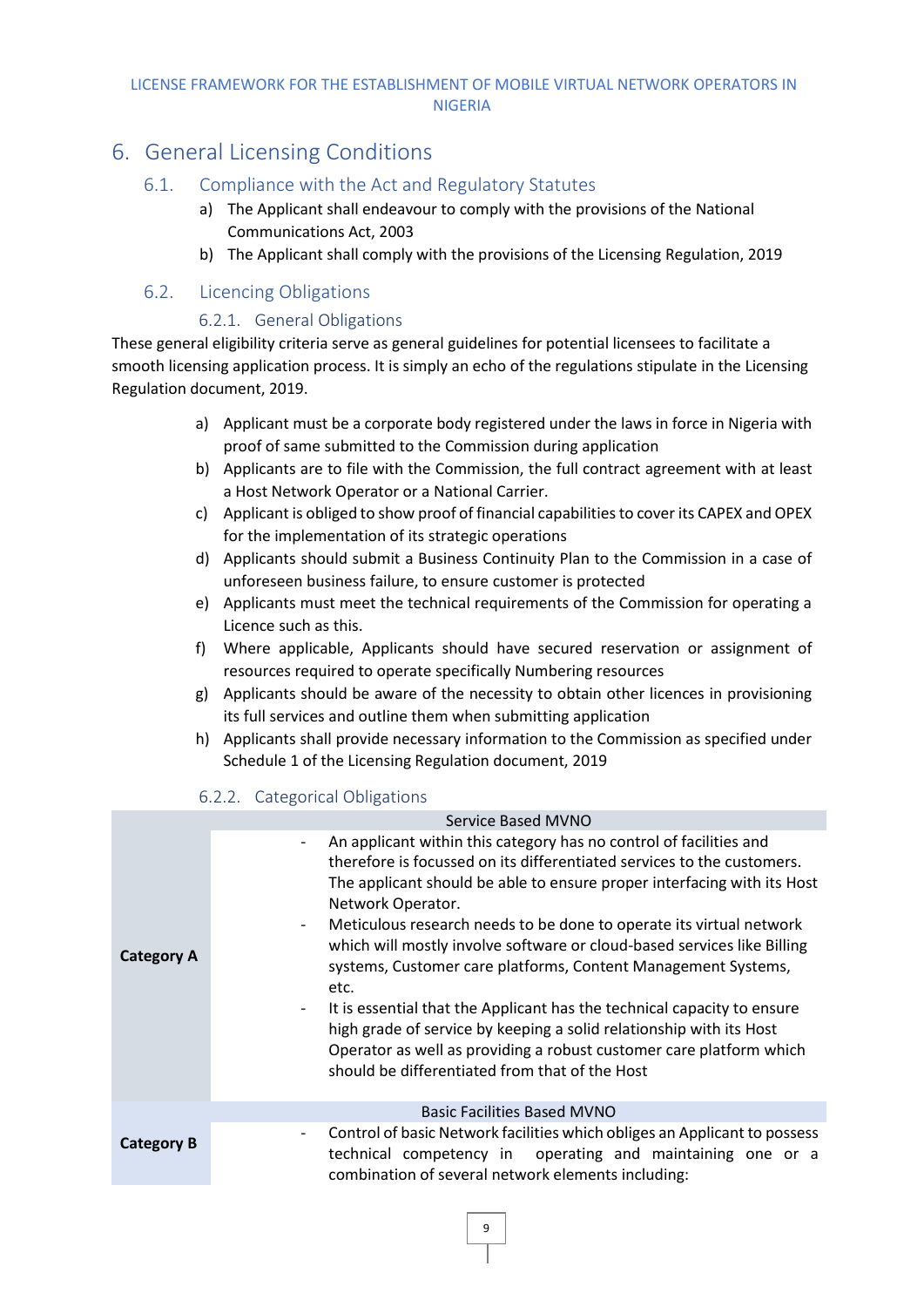|                   | <b>Intelligent Network</b><br>i.<br>ii. VAS application platforms<br>iii. HLR/HSS<br>iv. IP gateway (GGSN)                                                                                                                                                                                                                                              |
|-------------------|---------------------------------------------------------------------------------------------------------------------------------------------------------------------------------------------------------------------------------------------------------------------------------------------------------------------------------------------------------|
|                   | <b>Full Facilities Based MVNO</b><br>$\overline{\phantom{a}}$                                                                                                                                                                                                                                                                                           |
|                   | Full Core Network deployment, operation and maintenance including:<br>IP Multimedia Subsystem<br>i.<br>MSC, GMSC, PGW,<br>ii.<br>iii. SGSN, VLR                                                                                                                                                                                                         |
|                   | Relies solely on the Host Network Operators spectrum to provide its<br>services                                                                                                                                                                                                                                                                         |
| <b>Category C</b> | In pursuant of the Commissions attempt to improve National coverage,<br>$\overline{\phantom{a}}$<br>Applicants of this category are urged to design their business case with<br>Underserved and Unserved areas in focus. This will also prevent the<br>possibility of cannibalization of HNO's products and services especially<br>in congested regions |
|                   | Interconnection<br>Agreements<br>should<br>be<br>the<br>according<br>to<br>Interconnection Regulation set forward by the Commission.                                                                                                                                                                                                                    |
|                   | Virtual Network Enabler - MVNE                                                                                                                                                                                                                                                                                                                          |
|                   | The MVNE is obliged to ensure a robust system to allow multiple<br>$\overline{\phantom{a}}$<br>MVNOs plug in and begin their service offerings intuitively<br>The processes of negotiation should be streamlined to ensure that<br>potential MVNOs time to market is as minimal as possible compared                                                    |
| <b>Category D</b> | to negotiating with a Licensed HNO<br>All Facilities based MVNOs are precluded from engaging with an<br><b>MVNE</b>                                                                                                                                                                                                                                     |
|                   | The choice of facilities controlled and maintained by an MVNE should<br>be determined by the capacities of both HNO and itself.                                                                                                                                                                                                                         |

#### <span id="page-12-0"></span>6.3. Licensing Process

#### 6.3.1. General

- a) The Licensing process of Virtual Network Operators will conform with the established licensing processes and requirements set by the Nigerian Communications Commission for obtaining an Individual Licenses
- b) Administrative award will be used for all categories

#### 6.3.2. Changing Operating Categories within the Framework

- a) An applicant that has obtained its Licence, may decide to change its Operating Category within this framework during a valid tenure. This Licensee is permitted to reapply for a fresh Licence, showcasing the new Agreements with Host Network Operator along with all other documents to proof its capacity to deliver its new business operations
- b) The previous Licence remains valid for the tenure stated within this framework

10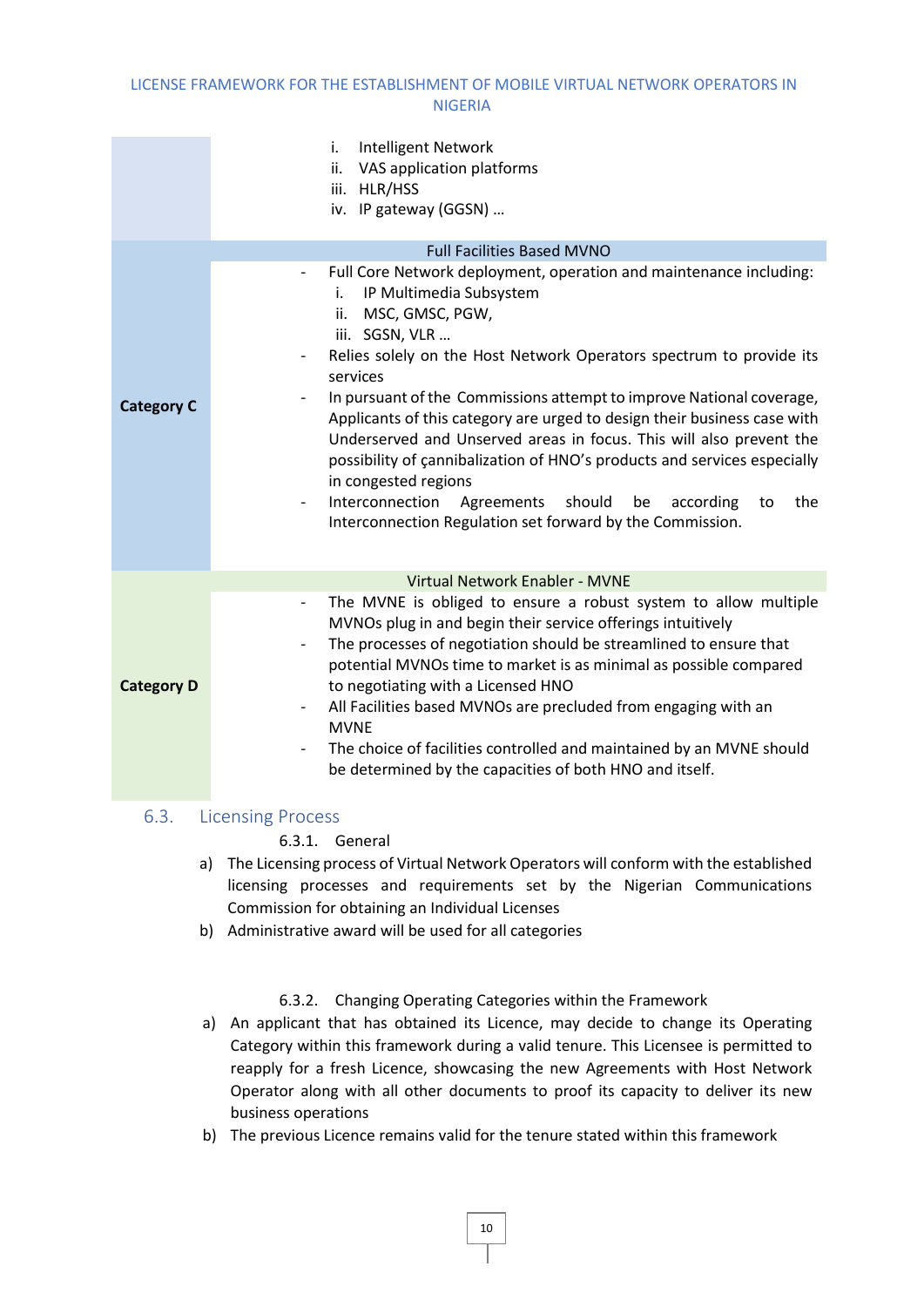#### <span id="page-13-0"></span>6.4. License Fee

The table below summarises the potential license fee ranges for potential categories.

| Categories | Lower                | Upper                |
|------------|----------------------|----------------------|
| Category A | ₦ 500 000            | ₦ 1 000 000          |
| Category B | ₦ 1 500 000          | $\bigstar$ 2 000 000 |
| Category C | $\bigstar$ 2 500 000 | NH 5 000 000         |
| Category D | ₦ 3 000 000          | ₦ 8 000 000          |

#### <span id="page-13-1"></span>6.5. License Tenure

The License will be valid for a period of Ten (10) years with an option to renew the license for the same term

#### <span id="page-13-2"></span>6.6. Renewal of License

- a) Renewal of License shall be on request by the Licensee not later than 12 months before the current license tenure ends
- b) The Licensee should ensure that License renewal obligations are met no later than six (6) months before the expiration of current License tenure, including but not limited to;
	- i. License renewal fees and other financial obligations
	- ii. Valid HNO MVNO agreement filed
	- iii. Other criteria to enable renewal of License
- c) The Commission reserves the right to review the performance of the Licensee during the current license tenure to ascertain worthiness of Licensee to continue delivering its services

#### <span id="page-13-3"></span>6.7. Suspension or Revocation of License

- a) The License is subject to revocation or suspension under the same conditions set within Condition 21 of the Unified Access Service framework.
- b) The License can also be revoked or suspended if the Licensee violates the MVNO agreement between itself and the MNO, or violates any of the conditions stated within this framework

#### <span id="page-13-4"></span>6.8. Roll-Out Obligations

- a) The Applicant should ensure that its services are rolled out within twelve (12) months of obtaining its license.
- b) The Applicant must ensure that it sticks to the terms of agreement as stated in its business proposal and service delivery within the MVNO agreement with MNO.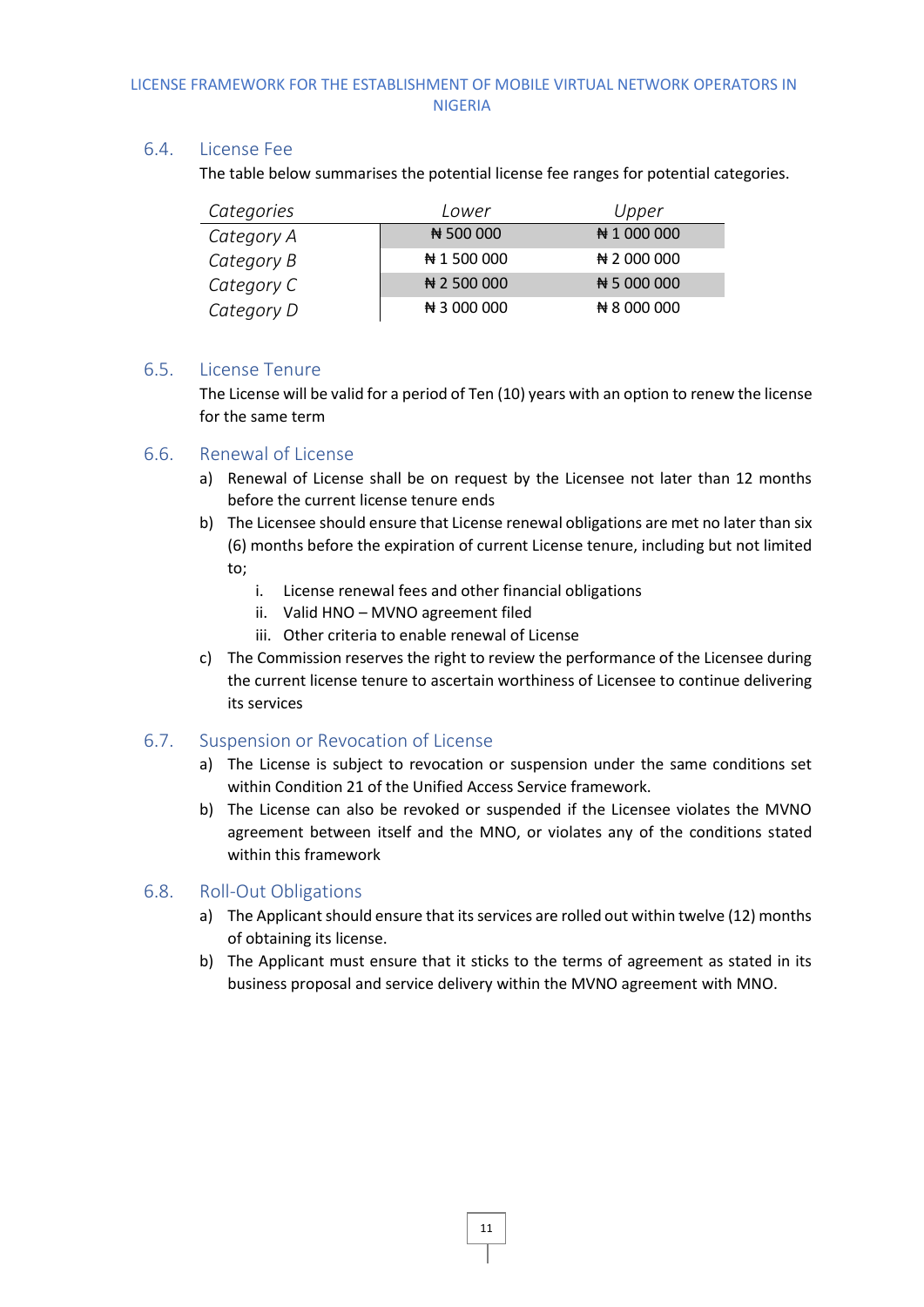## <span id="page-14-0"></span>7. Other Licensing Obligations

This Section is concerned with other licensing conditions. It caters to specifics not covered in chapter 4 above.

#### <span id="page-14-1"></span>7.1. Commercial Agreement with Host MNO

- a) An Applicant must have a completed Commercial Wholesale Agreement with a Host Network Operator. This agreement must be filed with the Commission prior to application for an MVNO license
- b) An Applicant should ensure service operations continuity when entering into an agreement with a Host Network Operator, in the event that the HNO's Licence to operate expires during the Applicants MVNO Licence tenure, and said HNO may not be willing to renew its licence at the end
- c) An applicant should therefore pay attention to HNO's licence tenure and align accordingly its business proposal with that of the HNO
- d) The commercial agreement should detail Technical parameters, Operations, Financial obligations, Legal understandings, and SLAs.
- e) Annexure B details a proposed MVNO agreement outline.

#### <span id="page-14-2"></span>7.2. Anti – Competitive Behaviour

- a) An Applicant should comply with the Competitive Practices regulation issued by the Commission in delivering its services.
- b) An Applicant should ensure that it reports all suspected anti-competitive behaviours from Network Operators (Host or Visitor) and other MVNOs as soon as observed.

#### <span id="page-14-3"></span>7.3. Numbering Plan

- a) An Applicant must adhere to the Numbering Plan regulations effected by the Nigerian Communications Commission at all times. There are two (2) potential pathways an Applicant may follow.
	- i. An Applicant may choose to rely on the numbering plan of its host MNO. This choice will most likely be that of Categories A and B. This will mean that all Numbering obligations will fall on the host MNO.
	- ii. An Applicant operating with a Full MVNO Model will require their unique Mobile Network Code and as such must comply to all Numbering regulations issued by the Commission

#### <span id="page-14-4"></span>7.4. Infrastructure Sharing and Collocation Services

- a) The Applicant is mandated to comply with all infrastructure sharing and collocation guidelines and regulations set forth by the Nigerian Communications Commission.
- b) Where applicable, the Applicant is permitted to engage in negotiations for active Infrastructure sharing partnership with an operator, in conformity with the forth coming active infrastructure sharing regulation.

#### <span id="page-14-5"></span>7.5. Interconnection and National Roaming Agreements

a) An Applicant with access to Interconnect capacities have the right to interconnect its network with the carrier of any other Telecommunications Licensee with Interconnect capabilities also.

12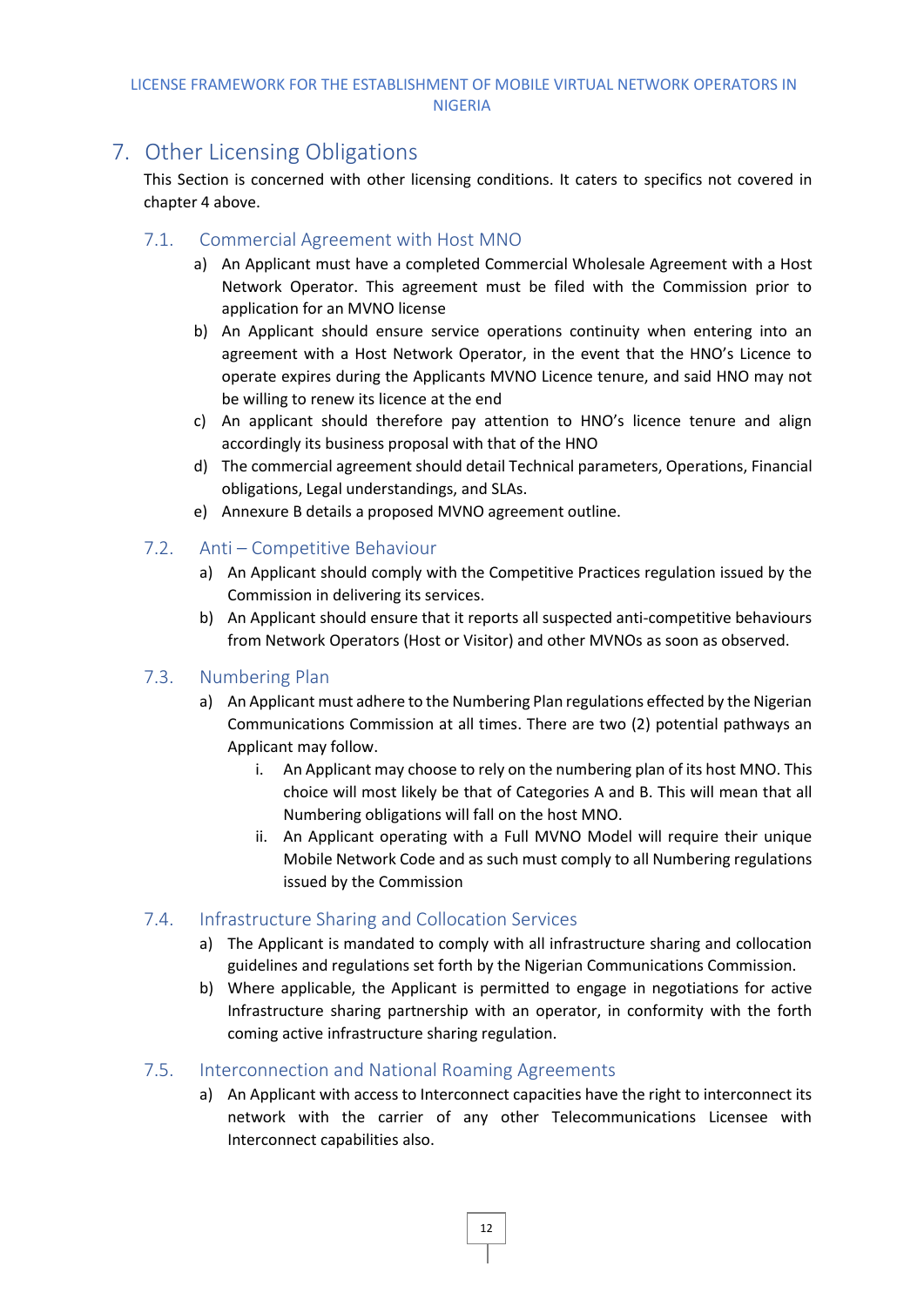- b) An Applicant capable of Negotiating Interconnection arrangement shall comply with those stated in Condition 16 within the Unified Access Service, as well as the Interconnection regulation issued by the Commission
- c) The Applicant is subject to conforming to National Roaming agreements as stated in Condition 35 of the Unified Access Service framework.
- d) The applicant should endeavour to adhere to the new National Roaming Regulations being drafted by the Commission.

#### <span id="page-15-0"></span>7.6. Billing Systems and Metering Equipment

- a) There must be utmost caution taken by the Appicant to ensure that all billing systems and metering equipment used in connection with the service being delivered must be accurate and reliable.
- b) The Applicant must ensure that all billing systems and Metering Equipment conform to the technical standards through periodic tests. Test results must be submitted to the Commission within a time window of completing said tests as the Commission may determine.

#### <span id="page-15-1"></span>7.7. Network Quality of Service Delivery

| <b>Category A</b> | Service Based MVNO                                                                                                                                                                                                 |
|-------------------|--------------------------------------------------------------------------------------------------------------------------------------------------------------------------------------------------------------------|
|                   | Dependent on the degree of ownership of customer,<br>the HNO and the applicant may share responsibility<br>of QoS within the contract agreement                                                                    |
| <b>Category B</b> | <b>Basic Facilities Based MVNO</b>                                                                                                                                                                                 |
|                   | a) The MVNO owns the customer and relies only on<br>network switching elements of the HNO and as such<br>most responsibility goes to the MVNO. This should<br>also be clearly stipulated in the contract agreement |
| <b>Category C</b> | <b>Full Facilities Based MVNO</b>                                                                                                                                                                                  |
|                   | a) Fully responsible for QoS obligations that pertain to<br>Core Network provisioning but not Radio Access, in<br>pursuant of the QoS guidelines set by the<br>Commission                                          |
| <b>Category D</b> | Virtual Network Enabler - MVNE                                                                                                                                                                                     |
|                   | Being a more layered model, the MVNE shall agree<br>a)<br>with its Host Network Operator and all MVNOs<br>plugged into its system, who takes the QoS<br>responsibility                                             |

#### <span id="page-15-2"></span>7.8. Service Level Agreement

- a) All services to be provided by MVNO and MNO should be clearly defined in the MVNO wholesale agreement
- b) Quality of Service parameters should be detailed and commitments to meeting these targets must be guaranteed as contained in the QoS regulations and guidelines.
- c) The Service Level Agreement must include a definition of response times with regards to faults and failures. Concerned parties must be informed about said faults and failures, and related obligations pertaining to it should be specified.
- d) Annexure B outlines contents in a proposed SLA within an MVNO agreement.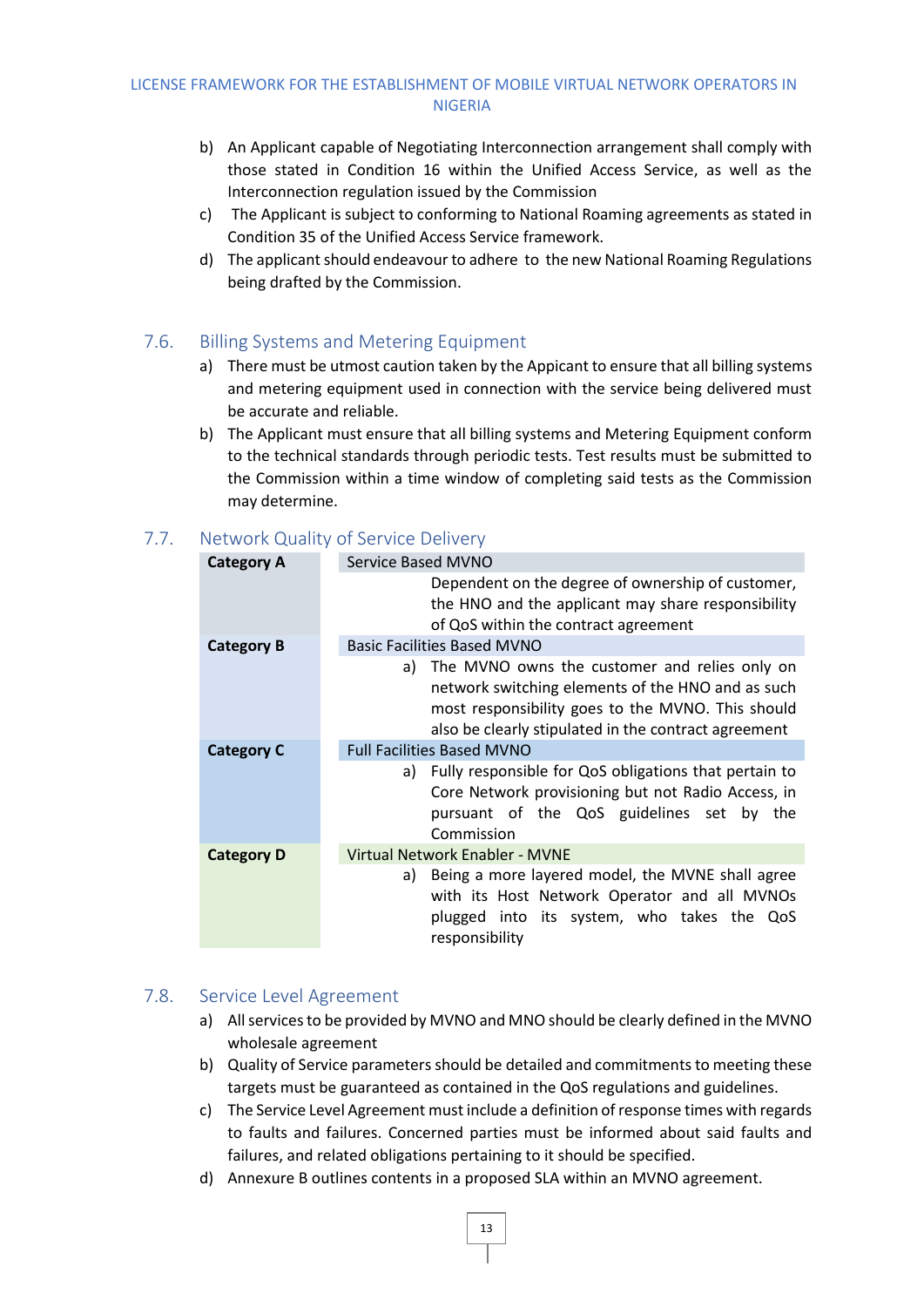#### <span id="page-16-0"></span>7.9. Compliance

- a) The Applicant shall ensure that it complies with Consumer Code of practice issued by the Commission
- b) The Applicant shall endeavour to comply with all regulatory requirements issued by the Commission with respect to operating telecommunications services within the Nigerian market
- c) The Applicant shall be bound by all information provided, and its commitments made when acquiring its licence, agreeing with a Host NO and other agreements required to obtain legibility to deliver telecommunications services within this regulatory regime
- d) The Applicant must comply to Nation Security Protocols and Consumer information protection as required by the statutes of the Commission, where applicable.
- e) The Applicant shall ensure that it meets the KPIs that pertain to its operating model as detailed within the QoS regulations and guidelines
- f) The Applicant shall make sure it complies with other regulatory authorities within the country such as the CBN, CAC, etc.
- g) Applicants are subject to Laws of the Federal Republic of Nigeria

#### <span id="page-16-1"></span>7.10. Unserved and Underserved Areas

"Unserved" and "Underserved" areasrefer to the regions in the country in which network does not exist or has very low coverage respectively. In line with the Commission's objectives to provide universal access to these areas according to the Nigerian Communications Act, 2003:

- a) Priority will be given to Applicants that target markets that fall within the unserved and underserved regions
- b) MVNEs are restricted to provide services to customers only within the unserved areas
- c) Underserved regions are target markets for Full MVNOs to offer the full range of their services

#### <span id="page-16-2"></span>7.11. Customer Obligations

- a) The Customer should have easy access to all necessary information that allow them to connect to the services being offered by an Applicant. This include but not limited to:
	- I. Customer Service Information
	- II. Access Code(s) or Number (s) used for obtaining specific services
	- III. Instructions on accessing these services
	- IV. Tariff information
	- V. Condition of services
	- VI. Any other information that the Applicants deems fit to supply the customer
- b) The Applicant is obligated to ensure that it meets the necessary Customer Service KPIs as required by the Commissions QoS guidelines and regulations, where applicable
- c) The Applicant is responsible for customer data and information. It is imperative that the applicant must adhere to all data protection and security practices and cannot rely on the MNO to provide such unless this is outrightly stated within the Contract agreement.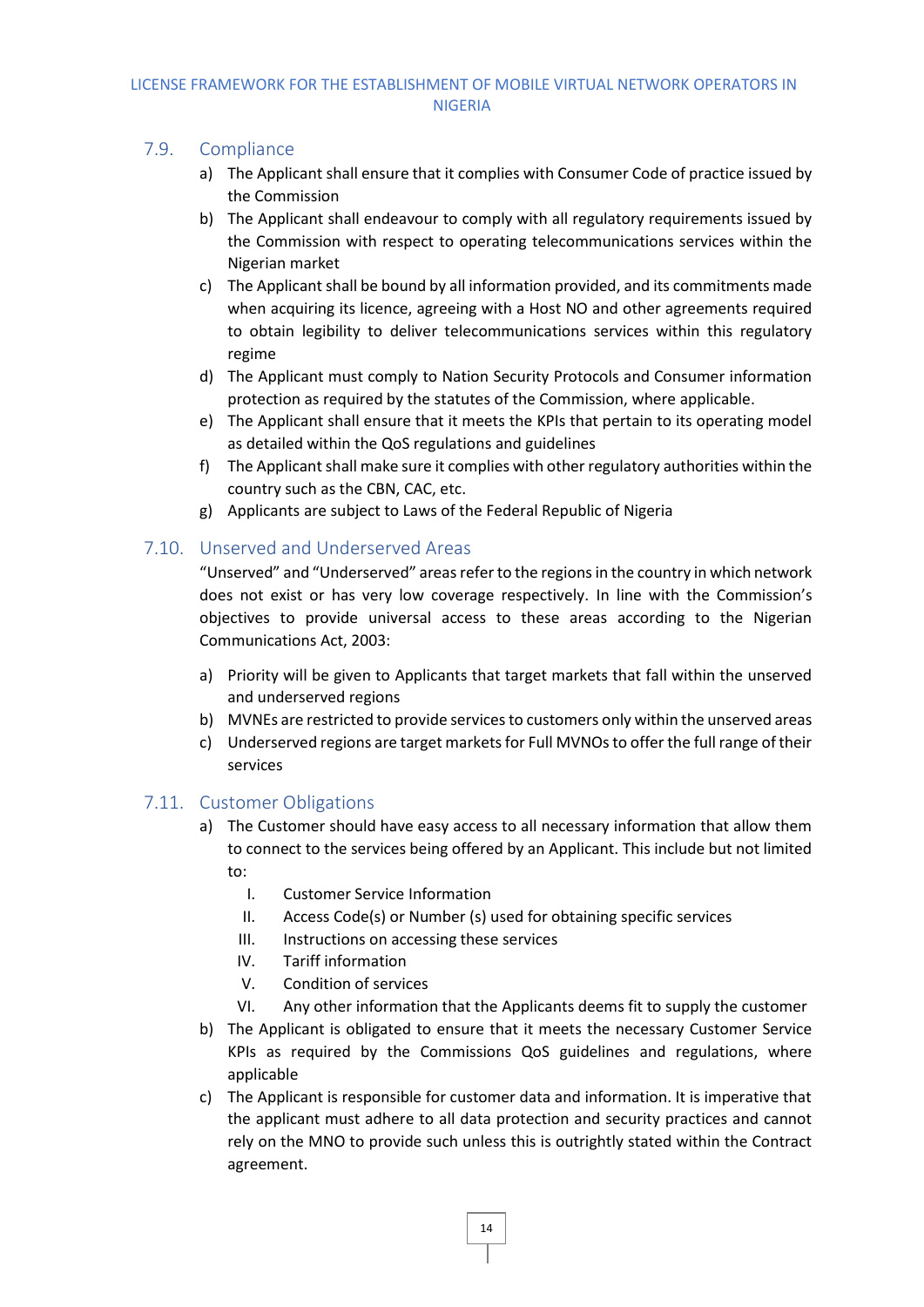#### <span id="page-17-0"></span>7.12. Number Portability

- a) The Applicant for an MVNO license where applicable, falls under the obligations of mobile number portability regulations and guidelines set by the Commission.
- b) It must be explicitly stated in the agreement, the process in which number portability regulation is enforced between the two Parties for ease of transition of customers

#### <span id="page-17-1"></span>7.13. Other Financial Obligations

a) The Applicant must ensure that all other financial obligations bar the License fee, must be paid including Annual Operating Levy (AOL) in compliance to the Commissions AOL regulation

#### <span id="page-17-2"></span>7.14. Reporting, Record Keeping and Information Furnishing

- a) Applicants are mandated to submit reports to the Commission regularly. These reports include but are not limited to:
	- i. Financial Reports submitted Quarterly and Annually
	- ii. Subscriber based reports to be submitted Monthly. This includes subscriber numbers and Customer Charter reports.
	- iii. Core Network QoS reports as requested by the Commission's guidelines, where applicable
- b) Applicants are also mandated to keep records of any compliance test or standards check for the purpose of furnishing it to the Commission when requested.

#### <span id="page-17-3"></span>7.15. Type Approval and Technical Standards

- a) An Applicant may require owning and operate certain infrastructural elements which must adhere to the Type Approval regulations and guidelines set by the Nigerian Communications Commission.
- b) A License holder is obliged to adhere to all technical standards and compliance when operating any technical equipment (Core Network, Radio Access Network, Billing and Metering, Customer Relationship)

#### <span id="page-17-4"></span>7.16. Contracts and Dispute Resolution

- a) Contracts must adhere to the laws of the Federal Republic of Nigeria
- b) Where there is a dispute, the necessary windows of Mediation and Arbitration, created by the Nigerian Communications Commission should first be explored before using other avenues.
- c) Parties to contract will determine the place and timeframe for dispute resolution in an expedited manner. The Commission reserves the right to step in if delay in this determination is observed and reported

## <span id="page-17-5"></span>8. Limitations of the License

This section determines the limits to which the Licensee is limited to the provisioning of its services

- 8.1. Applicants will be limited to only the services proposed within the scope of the Licence document
- 8.2. Applicants operating under this licence is unequivocally inhibited from controlling and operating Radio Access Network elements

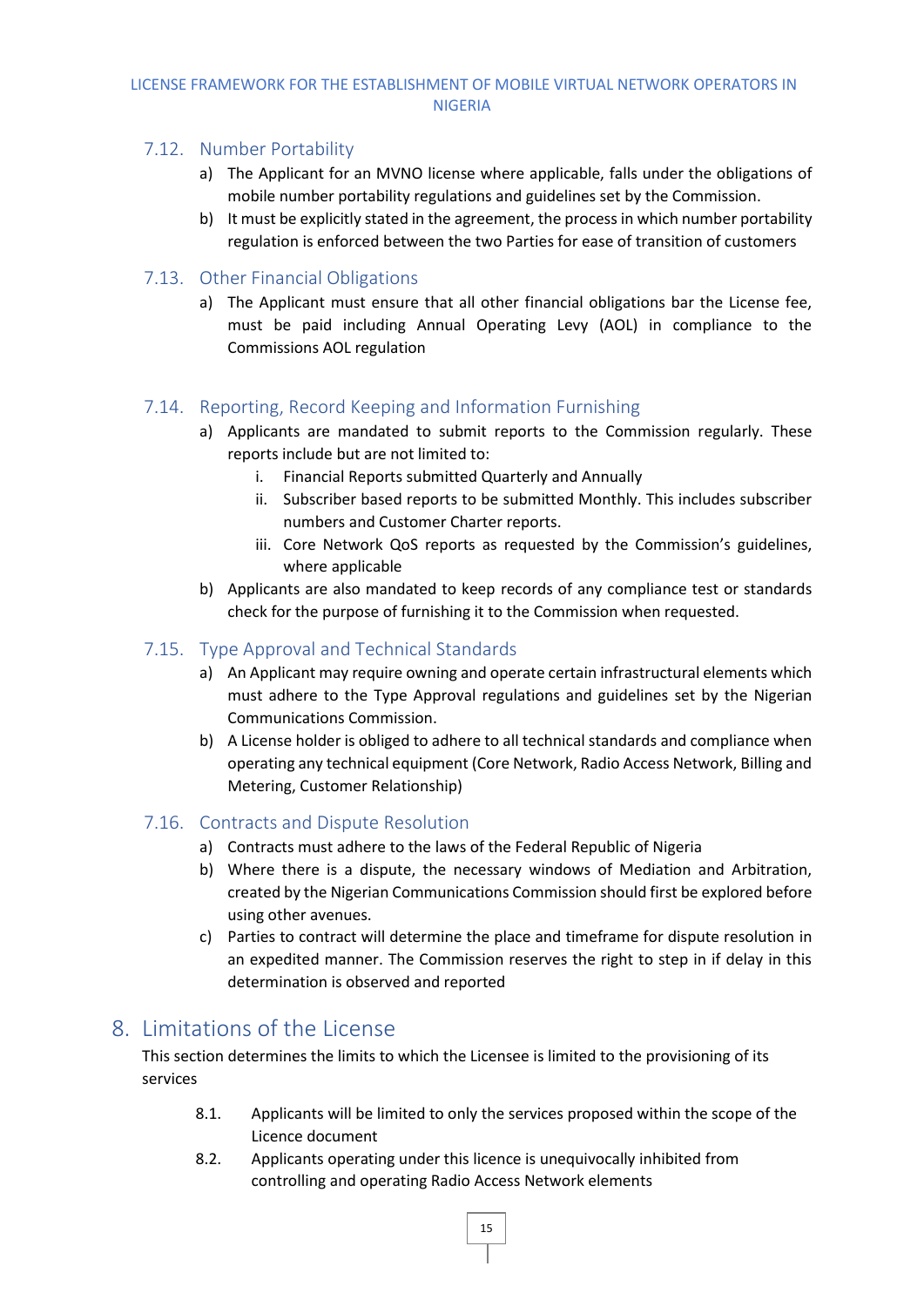#### 8.3. Applicants are not exempt from applying for any other licence required for providing services beyond the scope of this Licence.

## <span id="page-18-0"></span>9. Definitions

| <b>Administrative Award</b>       | "This is a process in which a license can be awarded to an applicant at the                        |
|-----------------------------------|----------------------------------------------------------------------------------------------------|
|                                   | disposition of the Commission."                                                                    |
| <b>Annual Operating Levy</b>      | "The levy that is payable by eligible Licensees pursuant to these Regulations<br>and the Licences" |
|                                   |                                                                                                    |
| <b>Applicant</b>                  | "This is an entity applying for the license to provide MVNO services in the                        |
|                                   | country"                                                                                           |
| <b>Application Services</b>       | "These are services provided to customers access to a particular software                          |
|                                   | application over a network."                                                                       |
| <b>Auction Process</b>            | "This is the process in which the Commission will use auction method to license<br>MVNOs"          |
|                                   | "The larger transmission line that carries data gathered from smaller lines that                   |
| <b>Backbone Infrastructure</b>    | interconnect with it."                                                                             |
|                                   | "This involves selection of the recipient of an MVNO License from a list of                        |
| <b>Beauty Contest</b>             | contestants based on the best criteria set by the Commission"                                      |
|                                   | "This MVNO model is only concerned with sales and distribution of branded                          |
| <b>Branded Reseller</b>           | SIM and relies heavily on the host MNO for all other network service                               |
| <b>MVNO</b>                       |                                                                                                    |
|                                   | operations."<br>"The act of selling telecommunications capacity as wholesale to another            |
| <b>Capacity Resale</b>            |                                                                                                    |
|                                   | service provider"                                                                                  |
| <b>Collocation</b>                | "Means the placement of transmission equipment owned by the                                        |
|                                   | interconnection demanding operator in the premises of the interconnection                          |
|                                   | providing operator for interconnection to that operator's network"                                 |
| <b>Commission</b>                 | "The Nigerian Communications Commission"                                                           |
| <b>Core Network</b>               | "The physical elements and operations that have the function of                                    |
|                                   | interconnecting primary nodes that access the radio network."                                      |
| <b>Enhanced Service</b>           | "Performs the same functions as the simple service provider MVNO but utilize                       |
| <b>Provider MVNO</b>              | intelligent network elements for VAS provisioning and may also own its own                         |
|                                   | Home Location Register for MSISDN control"                                                         |
| Fixed<br><b>Telecommunication</b> | "In telecommunications, a fixed service (or fixed radiocommunication service)                      |
| <b>Services</b>                   | is a radiocommunication service between specified fixed points"                                    |
|                                   | "This is the MVNO that has control of all network elements except the radio                        |
| <b>Full MVNO</b>                  | access network"                                                                                    |
| <b>Host Network Operator</b>      | "From the point of view of an MVNO, this is a network operator that agrees                         |
| / Host MNO / Host NO /            | and provides telecommunications capacities at wholesale to it. "                                   |
| <b>HNO</b>                        |                                                                                                    |
|                                   | "Means the joint use of network facilities by two or more operators subject to                     |
|                                   | agreement specifying relevant technical and commercial conditions. The term                        |
| <b>Infrastructure Sharing</b>     | "infrastructure sharing" is more general than the term "collocation" and unless                    |
|                                   | explicitly stated otherwise, infrastructure sharing refers for the purposes of                     |
|                                   | these Guidelines to the sharing of facilities that are not feasible for collocation"               |
| <b>Intelligent Network</b>        | "A standard network architecture that allows operators to provide VAS in                           |
|                                   | addition to other standard telecommunications services."                                           |
| <i>Interconnect</i>               | "This is the physical linking of a carrier's network with equipment or facilities                  |
|                                   | not belonging to that network"                                                                     |
| MNO                               | "See Network Operator"                                                                             |
| <b>Mobile Virtual Network</b>     | "See Virtual Network Operator"                                                                     |
| <b>Operator</b>                   |                                                                                                    |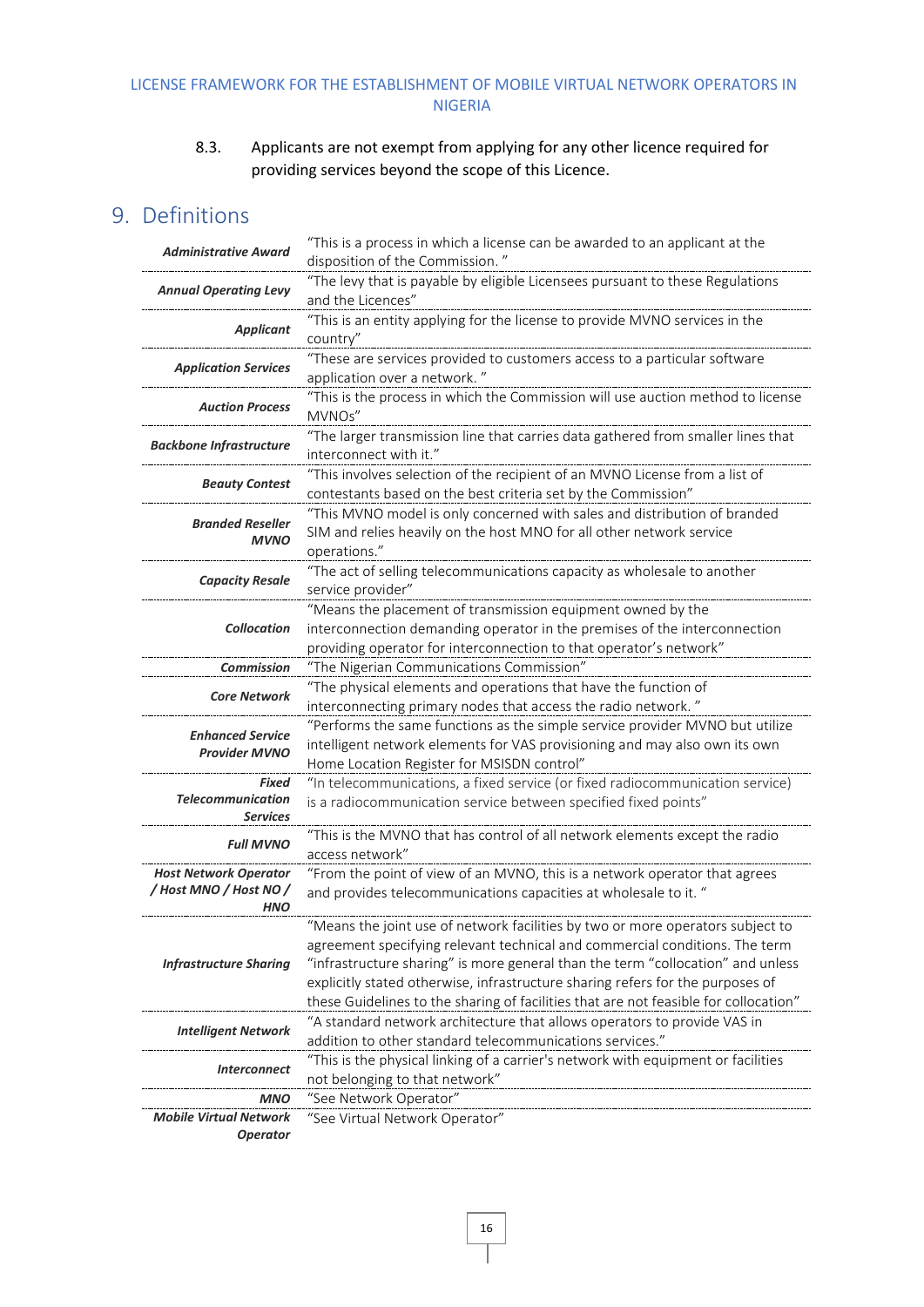|                                                       | "A sequence of Numbers used to identify a given network. In this case it is the  |
|-------------------------------------------------------|----------------------------------------------------------------------------------|
| <b>Mobile Network Code</b>                            | 4-digit numbers as described in the numbering plan of the Nigerian               |
|                                                       | Communications Commission."                                                      |
| <b>Mobile Network</b>                                 | "See Network Operator"                                                           |
| <b>Operator</b>                                       |                                                                                  |
| <b>Mobile Number</b>                                  | "Mobile number portability (MNP) is a service that allows a mobile phone         |
| <b>Portability</b>                                    | customer to change telecom carrier and keep the same phone number"               |
| <b>Mobile Virtual Network</b><br>Enabler / MVNE / VNE | "This entity has the ability to negotiate better wholesale agreements with their |
|                                                       | host MNOs and provide a platform in which it can resell its capacities to other  |
|                                                       | MVNOs thus streamlining the virtual network provisioning activities. The MVNE    |
|                                                       | can also engage in spectrum leasing agreements if required."                     |
| <b>MVNO</b>                                           | "See Virtual Network Operator"                                                   |
| <b>Numbering Resource</b>                             | "See Numbering Plan"                                                             |
| <b>Numbering Plan</b>                                 | "A numbering plan is a type of numbering scheme used in telecommunications       |
|                                                       | to allocate telephone/cellular numbers to subscribers and to route               |
|                                                       | telephone/cellular calls in a network"                                           |
| <b>Radio Access Network</b>                           | "This involves all elements used to access the wireless spectrum to deliver      |
|                                                       | mobile network service"                                                          |
| <b>Service Level</b>                                  | "A commitment between a service provider and a client which in this case, the    |
| Agreement                                             | potential virtual network service provider."                                     |
| <b>Basic Facilities Based</b>                         | "An MVNO capable"                                                                |
| <b>MVNO</b>                                           |                                                                                  |
| <b>Spectrum Access</b>                                | "See Radio Access Networks"                                                      |
| <b>Spectrum Elements</b>                              | "This includes the infrastructure and services that are involved in access       |
|                                                       | spectrum"                                                                        |
| <b>Spectrum Lease</b>                                 | "An agreement in which a licensed spectrum owner can lease its redundant         |
| <b>Agreement</b>                                      | spectrum resources to another service provider"                                  |
| <b>Spectrum Trading</b>                               | "An action where license operators are allowed to trade their exclusively        |
|                                                       | assigned spectrum usage rights to unlicensed parties, with the objective of      |
|                                                       | enhancing the efficient use of spectrum"                                         |
| <b>Network Operator</b>                               | "This is a licensed spectrum holder that is permitted to provide mobile          |
|                                                       | telecommunications services in Nigeria."                                         |
| <b>Virtual Network</b><br><b>Operator</b>             | "This is a licensed entity permitted to provide virtual network services which   |
|                                                       | include all network provisioning except owning spectrum direct from the          |
|                                                       | commission."                                                                     |
| <b>Visitor</b>                                        | "From the point of view of an MVNO, this is a network operator that is not       |
|                                                       | hosting it."                                                                     |
| <b>Wholesale Agreement</b>                            | "This is the contract between an MVNO and an MNO that confirms the               |
|                                                       | agreement of the latter to sell its unused or redundant capacity to the former   |
|                                                       | at wholesale rate, for which the former may offer telecommunications services    |
|                                                       | to end users."                                                                   |
| <b>Value Added Services</b>                           | "These are services beyond the standard voice calls, fax and text services"      |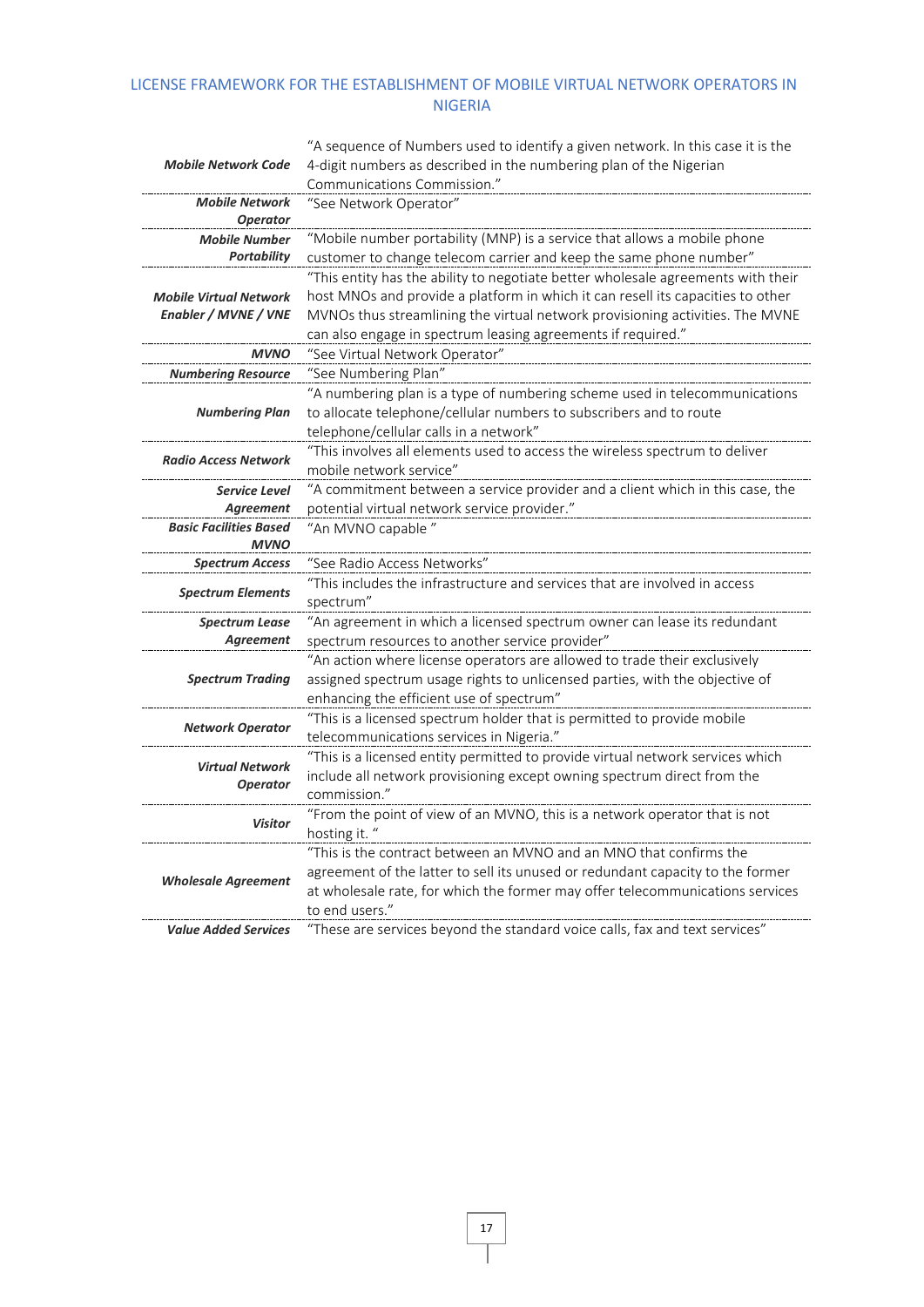## <span id="page-20-1"></span><span id="page-20-0"></span>Annexure

A. Mobile Service Value Chain and MVNO Models



*Figure 1: MVNO Operational Models depicting level of Facilities & Service control*

Note that this does not depict the range of services offered by an MVNO but clearly attempts to show the level of control an Applicant may have in delivering its full range of services. A Category A MVNO for example has no control of the Apps and Services platform within the value chain but can still deliver Value Added applications to its customer through its own products and service offering definition and implementation.

#### <span id="page-20-2"></span>B. Suggested Outline of MVNO Agreement

This outline serves only as a guideline to the contents of an MVNO agreement. Although not presented as a standard for MVNO agreement, the Commission expects elements from this outline to be present in an actual MVNO agreement.

- a) Usually begin with an introduction, definitions and interpretations
- b) Confidentialities and Non-Disclosures agreements
- c) Date of Commencement and duration should be clearly stated

d) Legal Rights, Protection, Intellectual Property, liabilities, suspension or termination terms, Dispute and Arbitrations, Governing Law and jurisdiction, etc, should be defined and agreed on

- e) Provision for Renewal of terms if desired
- f) Safety agreements for staff and systems

18

General Legal Framework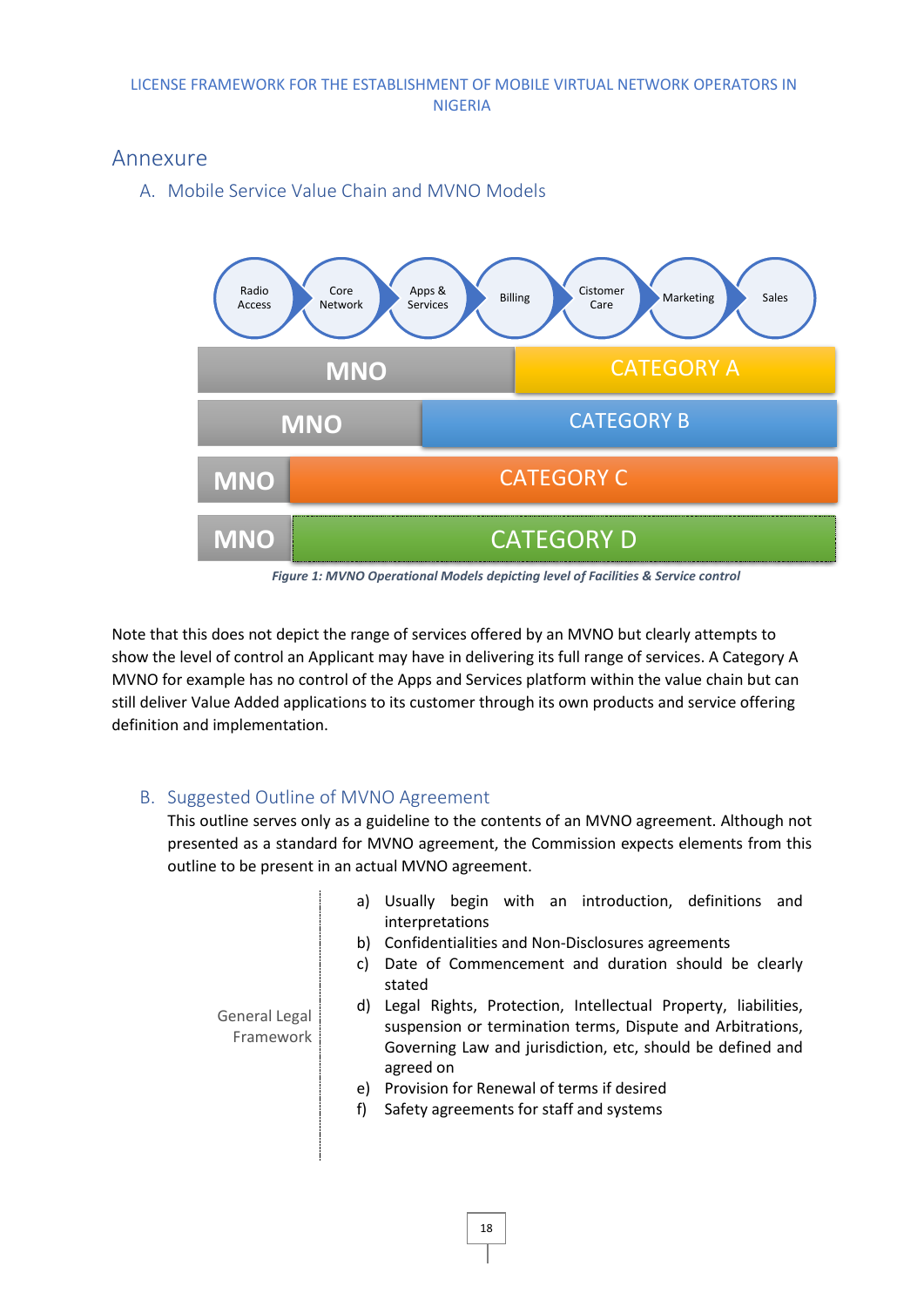| Technical<br>Parameters     | a) Provision for User equipment and terminal equipment where<br>applicable, with plans for compliance and type approval<br>testing.<br>b) Numbering arrangements between host and MVNO if<br>applicable. If not, numbering resources should be requested<br>from Commission along with License application<br>Interface standards according to international best practices<br>C)<br>should be detailed<br>d) Number portability business rules developed for MVNO<br>Network QoS parameters should be defined extensively<br>e)                                                                                                                                                                                                            |
|-----------------------------|---------------------------------------------------------------------------------------------------------------------------------------------------------------------------------------------------------------------------------------------------------------------------------------------------------------------------------------------------------------------------------------------------------------------------------------------------------------------------------------------------------------------------------------------------------------------------------------------------------------------------------------------------------------------------------------------------------------------------------------------|
| eOperational<br>Processes   | Infrastructure Planning and traffic forecasting should be<br>a)<br>outlined for both parties<br>b) Collocation and Infrastructure sharing arrangements should<br>be outlined<br>Description of ordering and implementation processes with<br>c)<br>sufficient time for parties to make necessary adjustments for<br>continuity of service to subscribers<br>d) Billing processes like CDR generation, payment processes<br>and reconciliation must be developed and outlined<br>e) Maintenance processes involving Network operation, Traffic<br>management, Routing management, SIM Management,<br>Operational testing, safety standards, etc, should be outlined                                                                          |
| <b>Financial Structure</b>  | a) Detail of billing and payment times should be indicated<br>Detail the margins between wholesale and retail price of<br>b)<br>services being offered.<br>Effective price structure should be developed to account for<br>C)<br>services not offered by host MNO<br>All rates should be agreed upon and justifications provided<br>with the aim of fostering competition in the market                                                                                                                                                                                                                                                                                                                                                     |
| Service Level<br>Agreements | a) All proposed services by both parties must be defined and<br>described<br>b) Scope of services and configuration processes must be<br>clearly stated<br>Mode of Service provisioning, technical properties of<br>C)<br>services and operational conditions must be outlined.<br>d) Quality and Grades of services targets must be enumerated<br>with penalties for failure to meet these targets clearly stated.<br>e) Management of Host-MNO - MVNO relationship must be<br>defined through provision of Joint Committees, Network<br>information availability, prior agreements on network<br>changes, upgrades, repairs and maintenance, database<br>management, and a first level dispute resolution process<br>between the parties. |